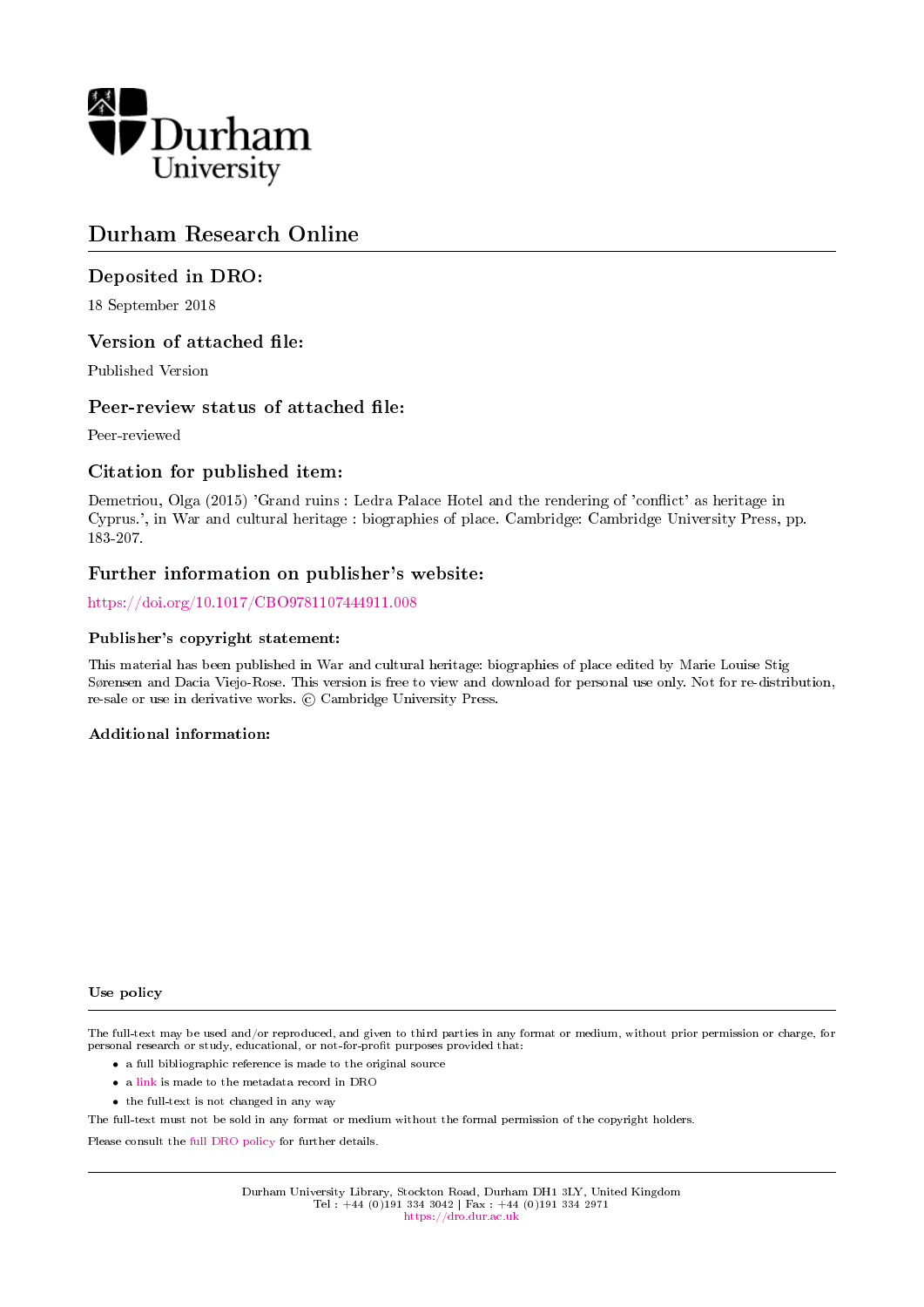# CHAPTER SEVEN

# GRAND RUINS: LEDRA PALACE HOTEL AND THE RENDERING OF 'CONFLICT' AS HERITAGE IN CYPRUS

## Olga Demetriou

### INTRODUCTION

The correlation of 'conflict' and 'heritage' in Cyprus normally brings to mind images of looted or destroyed mosques and churches. It may also bring to mind examples of reconstruction projects where teams of Greek-Cypriots and Turkish-Cypriots work together to restore historic buildings of cultural value (hamams, inns, mansions). Varied as these examples are, they converge on a notion of 'cultural heritage' that essentialises the difference between the two main ethnic communities on the island (Greek-Cypriot and Turkish-Cypriot) and a rather orientalising view of 'culture' (Greek-Cypriot 'culture' as Christian, Turkish-Cypriot as Muslim). Attempts to think about the relation of 'cultural heritage' and 'the conflict' beyond these stereotypes immediately bring into view alternative possibilities. One may be sites that have been marked by the conflict, but that have nevertheless been 'neglected' in the staple discourses about conflict and reconciliation. Ledra Palace Hotel (or simply 'Ledra Palace') is such a site. In this chapter, I analyse it as a possible heritage site in an attempt to identify the mechanisms that foreclose this possibility. These mechanisms involve the difficulties associated with conceptualising 'the conflict', memorialising aspects of it, and dealing with the ruination of violence-invested sites. The neglect, contestation, and complexity associated with such 'difficult heritage' are precisely the questions being tackled here.

Ledra Palace Hotel is the quintessential building in the Cypriot UN-controlled Buffer Zone, signifying the division of the island. As a heritage site, it embodies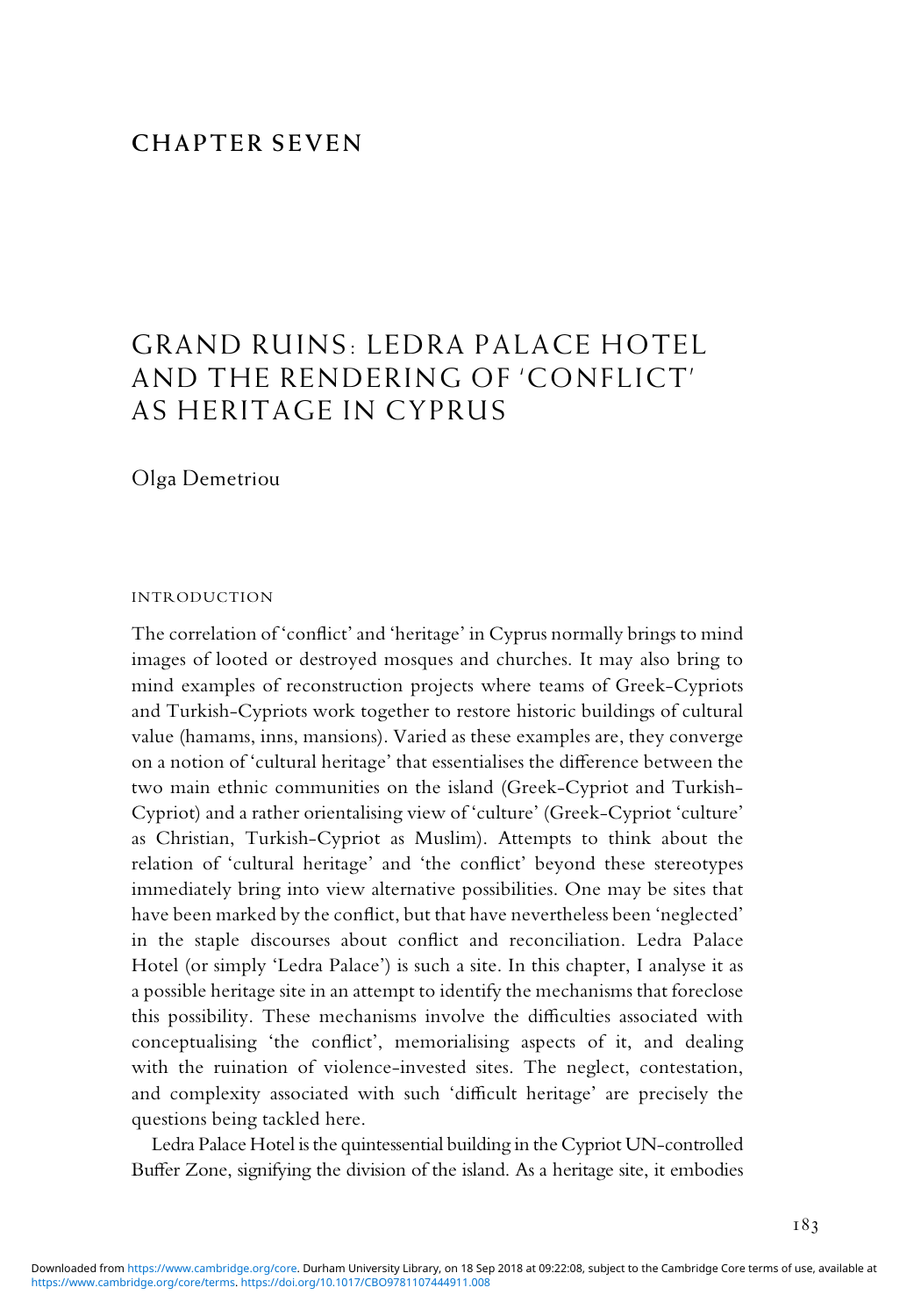nothing less than the totality of notions with which the conceptualisation of 'the Cyprus conflict' has come to be associated, including the following:

- (i) the association of 'the conflict' with ethnicity (as a conflict between Greek-Cypriots and Turkish-Cypriots),
- (ii) its link to the island's division (objectified in the institution of the Green Line as a Buffer Zone between two warring parties),
- (iii) the referencing of political divisions (right-left) in discourses tracing the development of the conflict and the prospects of its resolution,
- (iv) the affective structures (primarily relating to loss) that have become enmeshed in the conflict, and
- (v) the sedimentation of conflict and reconciliation imagery around a particular location (the Ledra Palace crossing point).

In short, the site of Ledra Palace Hotel has come to index all that which makes 'the conflict' part and parcel of Cypriot identity. Seen thus, concepts of 'the conflict' per se may be thought of as a kind of heritage which is notional and consequently Ledra Palace Hotel as a key site of such 'notional heritage'. Yet although its status has been acknowledged through the official listing of the building as a 'monument' by local authorities in the 1990s, its location in the Buffer Zone has impeded restoration. In examining the processes through which it became a 'ruined' heritage site, the chapter investigates the congealing in one specific location of conflict and post-conflict reconstruction as notions and as practices.

Delving into the biography of Ledra Palace Hotel, the connections between the material and conceptual aspects of heritage-making can be shown in terms of how they influence and affect a particular place. These connections appear through the changing history of the Hotel, which emerges through archival work, oral histories, ethnographic information, and repeated site visits between 2006 and 2012. These data are complemented by longer ethnographic research on the Nicosia border, a review of references to the Hotel in popular literature (novelistic and journalistic), official documents related to the UN mandate on the premises, in-depth interviewing of the only surviving member of the Hotel's original management team, as well as more informal interviews with people who have worked in or used the Hotel's facilities at different moments. These data together allow a clear view of the changing meanings of the building and the processes and mechanisms behind them, as well as the power structures that have informed them over the years.

The chapter presents this in four parts, organised in historical sequence, with some overlaps. The first part explores the establishment in 1948 of Ledra Palace Hotel as an entrepreneurial innovation during colonial times (1878–1960), up to its sale in 1970 to the Cypriot Archbishopric. The second part analyses in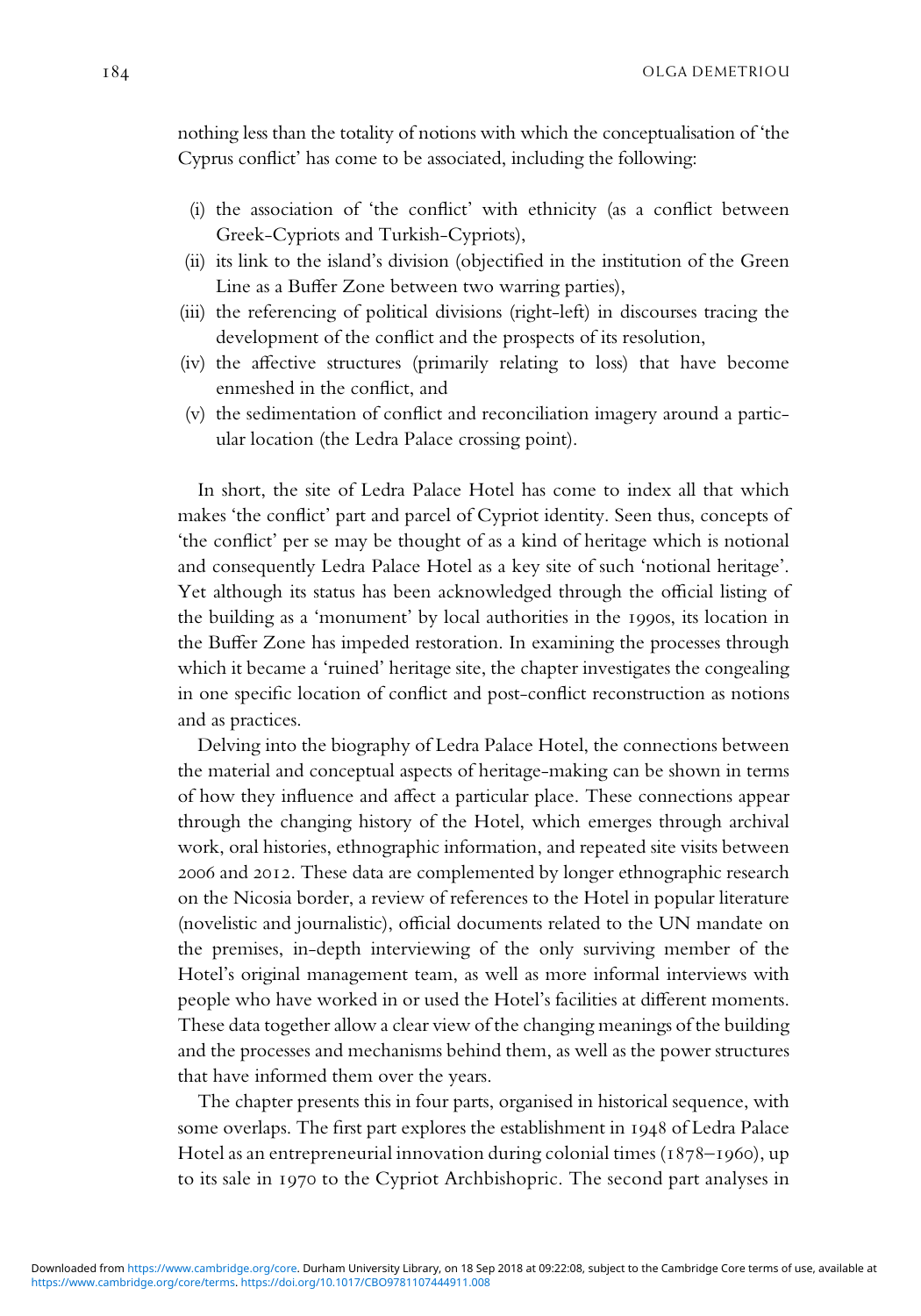greater depth the Hotel's implication in the Cyprus conflict and the attempts to solve it, from the beginning of the anti-colonial struggle in 1955 to the attack by Turkish troops in 1974. Part three examines the period from 1974 to 2004, tracing the process of ruination that has overcome the site after the closure of the Hotel. The last part focuses on the period between 2004 and 2010, when a debate arose regarding the restoration of the site. While structured in historical progression, thematic foci are also followed: economic history in the case of the first part, militarisation in the second, the structuring of loss in the third, and the internationalisation of conflict in the fourth. The concluding section returns to this structuring concept of 'notional heritage', which is used to tie the materiality of the processes taking place on the physical site of Ledra Palace to the processes that have marked the different stages through which 'the conflict' has become a major constituent of Cypriot identity.

### GRAND BEGINNINGS (1948–1968)

Ledra Palace Hotel is the best-known building within the United Nations' Buffer Zone in Cyprus, a 180-kilometre strip of land that separates the largely Greek-Cypriot–run southern part of the island from the largely Turkish-Cypriot–run northern part. Once a building exuding the grandeur of Middle East colonial cosmopolitanism, having accommodated Brigitte Bardot, Nana Mouskouri, Lyndon Johnson, Yuri Gagarin, and members of the Greek and British royal families, Ledra Palace is now an ornately façaded block of barracks housing a contingent of United Nations Force in Cyprus (UNFICYP). Originally a two-storey luxury hotel of seventy-eight rooms built in 1948, its grandeur reached palatial proportions after the end of colonial rule in the 1960s with the addition of two wings, a swimming pool in 1964, another two floors in 1968–1969, and additions shortly before its closure in 1974 that brought the room count to 240.

Throughout these changes, the building's main architectural features were maintained. One of these is the yellow sandstone, which has come to define 'colonial architecture' on the island, as it was used for all government buildings as well as most urban homes built in the first half of the twentieth century. Another are the pointed arches of the window frames. The architect, Benzion Guinsberg (or Ginsberg), a German Jew who settled in Israel after Second World War and commuted to Cyprus frequently to oversee the construction of a number of important buildings, meant for them to be reminiscent of the arches of the thirteenth-century Latin abbey of Bellapais in the Kyrenia mountains. Cypriots speaking of the Hotel often describe it as built in a 'modern oriental' style within a 'colonial architecture' frame because of the arches. Nicosians who frequented the Hotel at the time explained: 'its "oriental air" attracted the Middle Eastern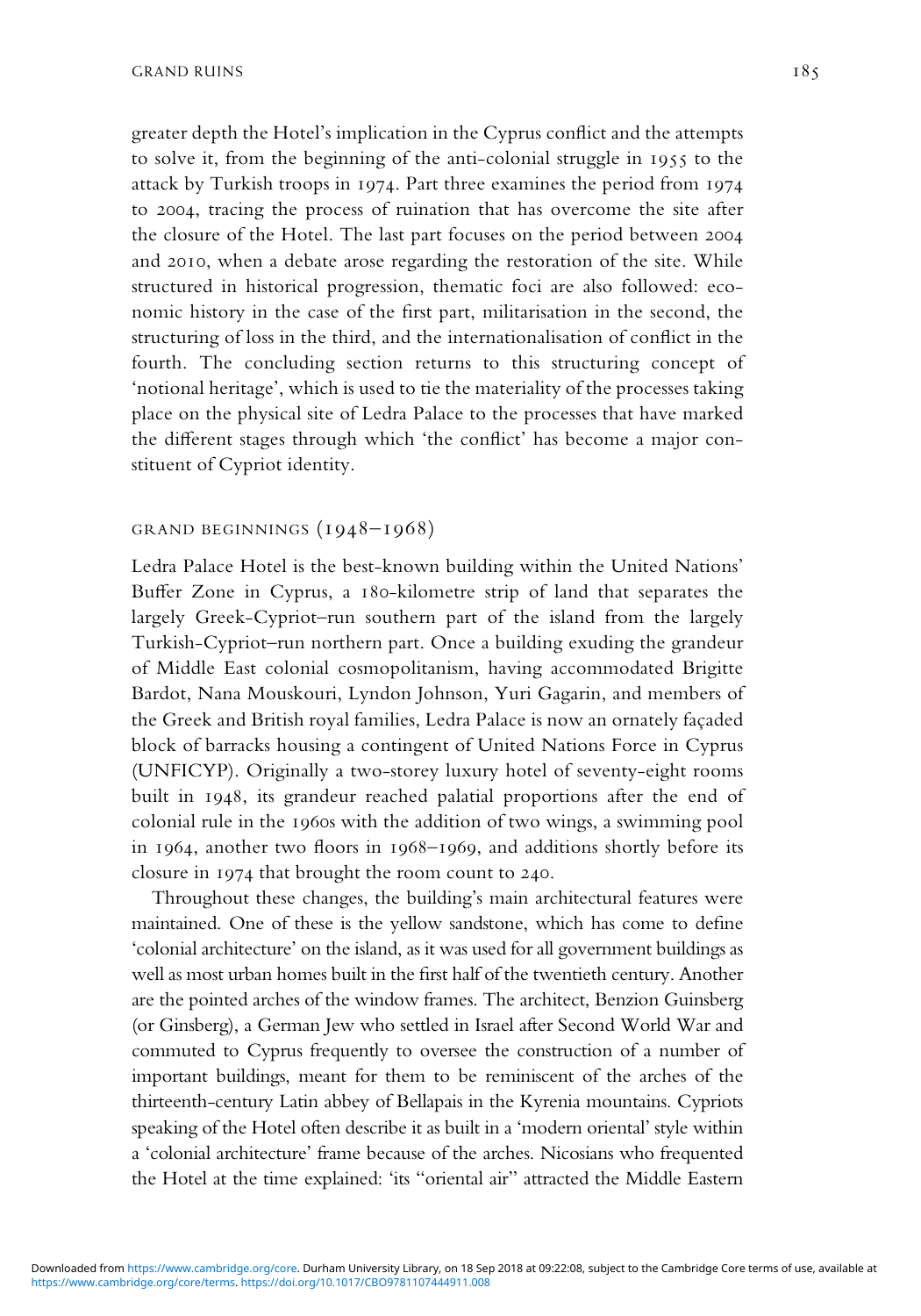

7.1. Map showing the position of Ledra Palace within the Buffer Zone.

crème-de-la-crème, but also gave a flavour of exoticism to European visitors' (the words of a Nicosian in his sixties on interview exemplifying similar comments by others belonging to the same age group).

This co-existence of modernity and orientalism is in fact what defined the politics and ideology of British colonialism in Cyprus. The island was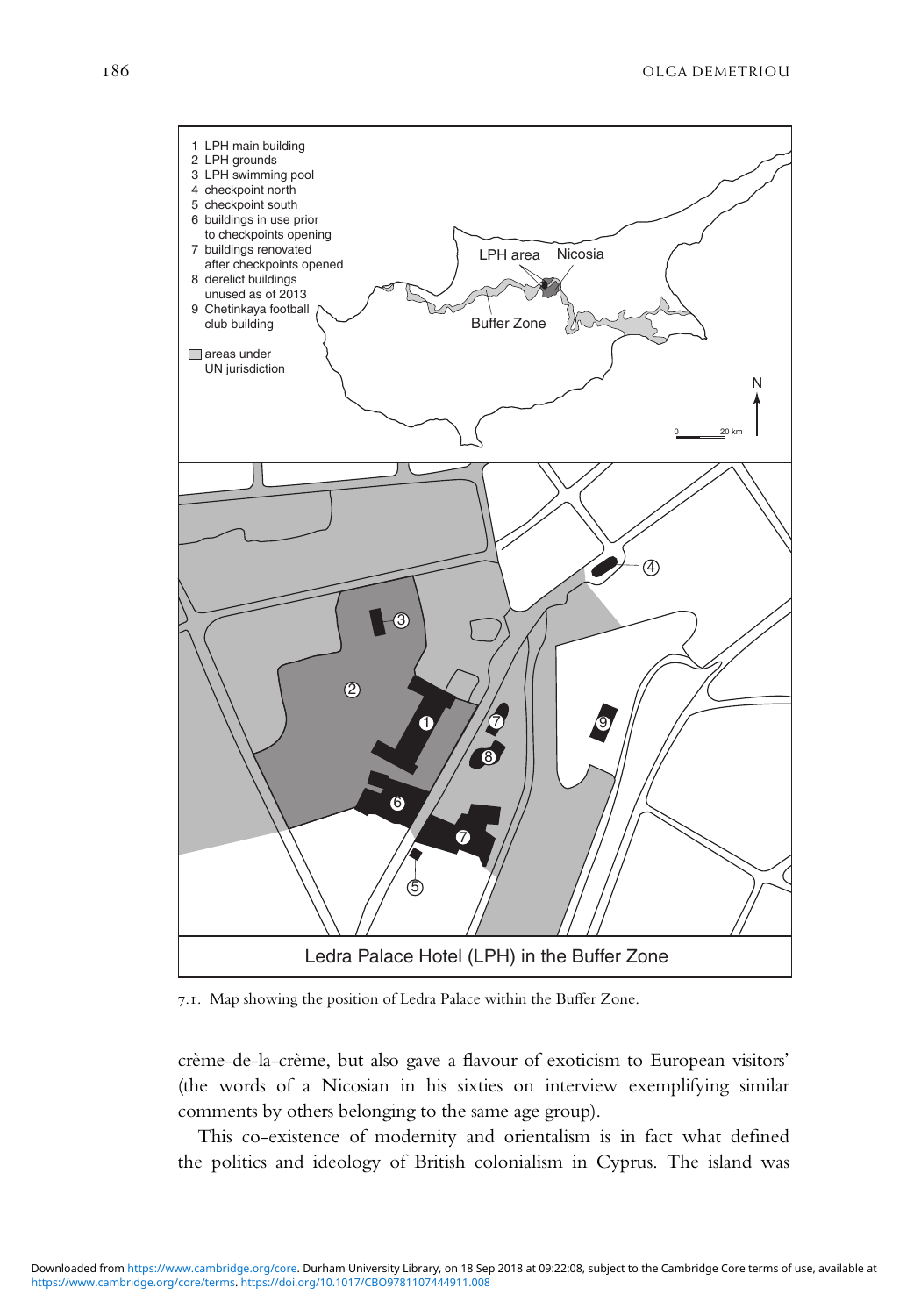considered by the British colonists as at once 'European' and 'backward' (Varnava 2009), and many of their policies revolved around the paradox of civilising what should already have been civilised (Erdal Ilican 2011). The architectural design of the Hotel seems to internalise this perspective as the self-presentation of the local proprietors who commissioned (or at least approved of) the design – whether this was a whole-hearted identification with the colonists' outlook of the locals, or whether it was used as a ruse for marketing is difficult to know. But if a combination of the two is assumed, this 'modern oriental' styling was an instance of Bhabhaesque 'colonial mimicry' (Bhabha 1994: 85–92), that is, local attempts to mimic colonial attitudes filtered through the internalisation of what colonisers consider the colonised to be – practices that carry the 'menac[ing] double vision which in disclosing the ambivalence of colonial discourse also disrupts its authority' (Bhabha 1994: 88).

An ambivalent aspect of such colonial identity is also evident in the Hotel's business structure. Its parent company, the first public company in Cyprus, was formed, as a journalist put it, as a 'vision of Cannes on the Pedieos [the river dividing Nicosia]' (Sheridan 2006). The idea of establishing the Hotel was credited to George Skyrianides, a Greek-Cypriot and partner in the Hotel's parent company, who also owned the then-grand 'Forest Park' in the erstwhile cosmopolitan mountain resort of Platres, which remains the proud bearer of four stars, although bearing marks of decline, and is still run by the Skyrianides family (Forest Park Hotel 2008: 21). Ledra Palace Hotel shared clients with the Forest Park but was altogether in a different investment league. It required large capital that was sought both externally and internally. Demetrios Zerbinis, an Alexandrian Greek cotton-producing millionaire, was the biggest shareholder; the others included Egyptian, Greek, and Cypriot businessmen. They all bought shares in Cyprus Hotels Ltd, one of the earliest Cypriot public companies established with Ledra Palace as its goal. The colonial government also pledged  $\ell$ ,20,000 but reneged and the shortfall covered by Zerbinis. The third key partner was George Poulias, another Alexandrian Greek who migrated to Cyprus in 1922, and held amongst other posts the Nicosia vice-mayorship for twenty years between 1926 and 1958. Thus, Ledra Palace Hotel was founded, as an enterprise, on the coalescence of business interests around ethnicity (Greek ethnicity of the colonial Middle East) and the attraction of affluent colonial tourism to this imperial 'Mediterranean outpost'.

The significance of the physical and conceptual locations (topoi) that marked this foundation has much to say about Cypriot subjectivity. The Cypriot businessmen who founded this pioneering public company had close connections to London and the colonial government. The failure of their bid for colonial endorsement strengthened ethnic ties bringing the Hellenism of colonial Egypt closer to the Cypriot one in an enterprise that mimicked the capitalist structures of the colonial centre. The adoption of a European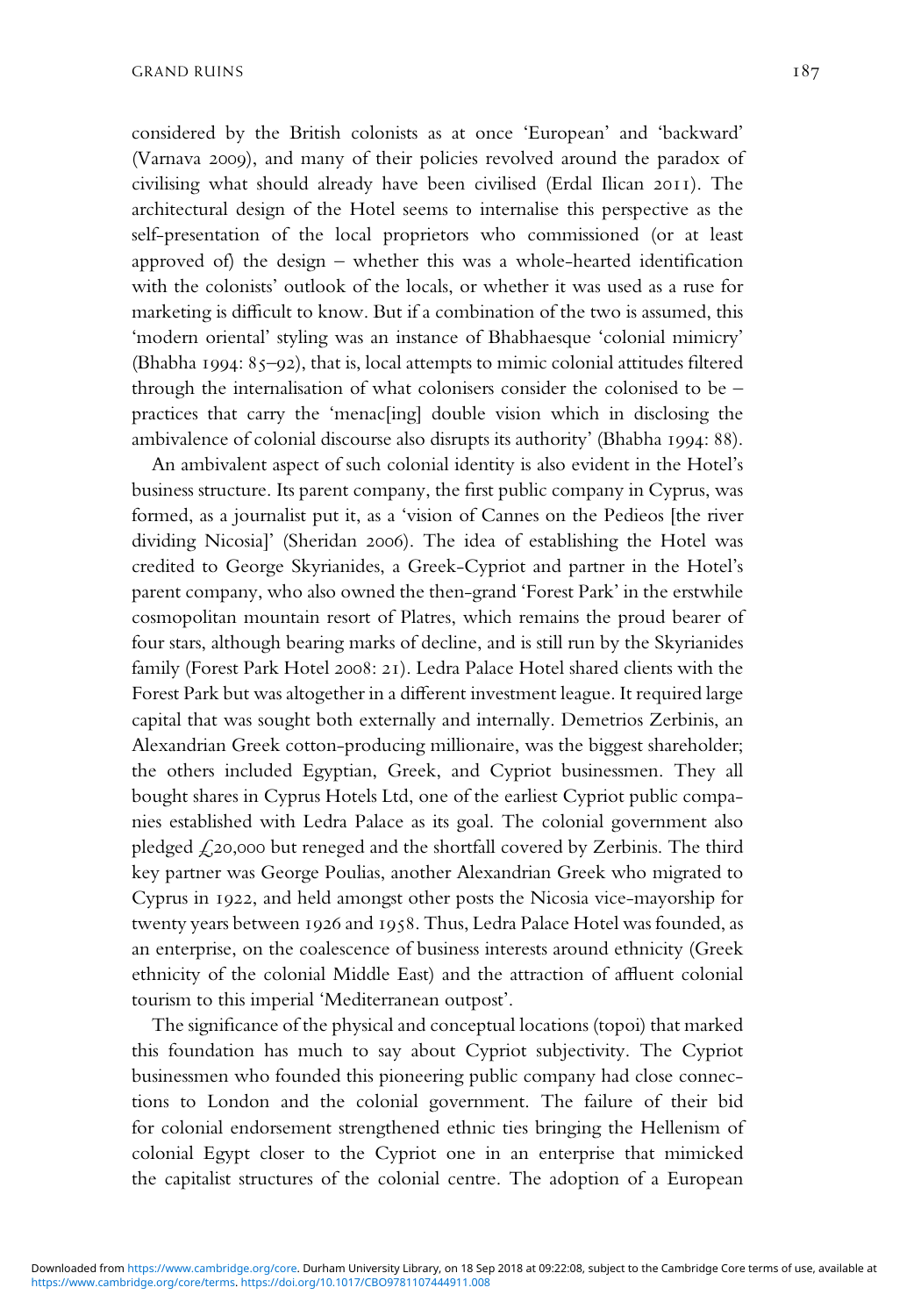interpretation of 'modern orientalism' (and indeed the choice of a Europeancum-Middle-Eastern architect to carry it out) follows the model on which the relationship between 'Europe' and the 'Middle East' was built. Finally, the underlying ease with which ethnic ties cemented the completion of the project points to the 'obviousness' of what sharing 'common Greek roots' meant. Thus, the Hotel's establishment towards the end of colonial rule indicated a postcolonial Cypriot subjectivity already in formation, which looked to London as an imperial centre, to 'Europe' as the location of 'the West' and of 'modern culture', and to Hellenic centres variously defined (first Cairo, then Athens, from where much inspiration and clientele would be sought) as the location of material support.<sup>1</sup>

The Hotel's managing structure exemplified this orientation to the 'West', with the initial team, headed by an Italian, hired from abroad while local staff was being trained to take over. The directorship remained international throughout its operation, even if by its closure in 1974, with a Greek in the lead, Cypriot staff had risen all the way to the second-highest post. The deputy-director rose through the hierarchy by 1974 from the accountant's position in 1950. Interviewed in 2009, he reminisced on how early in his career he was offered a training stint in Venice, a city which had a lasting impact on the Hotel.<sup>2</sup> Apart from training, Venice also provided the Murano chandeliers and inspired the naming of 'the Venetian room', one of the biggest meeting rooms, which remained open for civilian meetings until 2009 (in an interesting change in connotation it became known as 'the bi-communal room', in post-war times).

The ambivalent navigation of authority that characterised the Hotel's colonial air included a valet who read all the guests' telegrams he was tasked with relaying to the cable office. One former bellboy, who spent his summers at the Hotel, jokingly described how the valet acted precisely as the international correspondents expected him to do, illustrating how staff were occupying that space between legality and illegality that the 'West' preserves for the 'native' (Bhabha 1994: 100). The staff also included Stelios Sourmelis, the legendary inventor of the Brandy Sour. This was a cocktail particularly popular in the colonial period in Cyprus up until the 1980s, based on brandy and lemonade, and, as (oriental) legend has it, originally invented with the aim of camouflaging King Farouk's alcoholic escapades at the Forest Park. In late- and post-colonial times, which coincided with Ledra Palace's highpoint, the Brandy Sour became the culinary hallmark of Cypriot 'modernity' – highlighted in guidebooks and word-of-mouth internationally and consumed avidly locally. To the colonial eye of Lawrence Durrell, the Information Officer posted on the island in 1953– 1956, Sourmelis's Ledra Palace station was a 'grim Tyrolean bar', which in the brewing period of the  $\rm EOKA^3$  struggle was teaming with international press in a moribund fashion – 'circling over our [the British Administration's] corpses like vultures' (Durrell 1957: 163).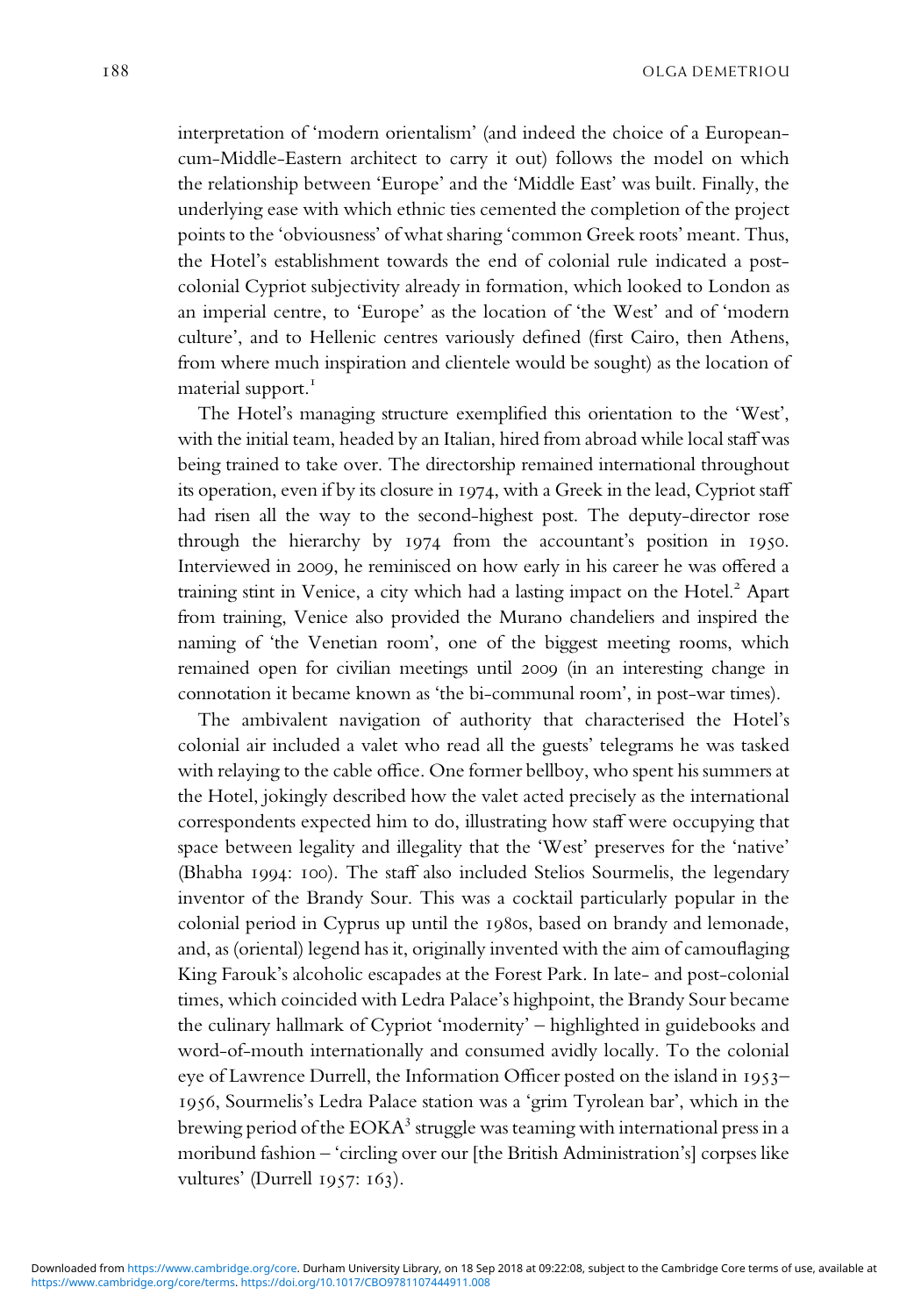By the 1970s, and with the Brandy Sour firmly established as Cypriot 'liquid heritage', platformed and bell-trousered Nicosia youths sipped cocktails and flirted on the Hotel's patio, 'the Jasmine Garden', on Saturday evening outings. As Argyrou describes, the Hotel was also a key feature in the subsequent life cycle of Nicosian Greek-Cypriot society, and it was the main space for 'modern' weddings in the 1960s and 1970s. These rituals marked the emergence of a post-colonial modernity that emulated 'the West' (Argyrou 1996).

The clientele that both Argyrou and my informants were speaking about was decidedly Greek-Cypriot, and by this time (especially post-independence) the Hotel's grandeur emanated from mainly Greek celebrity guests, indicating a shift in the colonial orientation of Greek-Cypriot society following independence. <sup>4</sup> Aliki Vougiouklaki, in one of whose films the Hotel featured, and George Dalaras, who in his later career held concerts in aid of the Greek-Cypriot military, were both remembered as important guests at the Hotel in its heyday (1950s through 1970s).

This orientation towards the ethnic centre (Athens) was obvious by the end of the 1960s. With the Egyptian shareholders pulling out in 1968 and agreeing to a hand-over to the British Forte group, the ethnic basis of the enterprise's existence came under question.<sup>5</sup> According to the former accountant, whom I will call Mr Georgiou, 'The media made a fuss when they got wind of the deal with Forte, anti-British feelings flared, and reports claimed that control of the Hotel would be lost, possibly even turning to Turkish hands; the Church felt they had to step in and the contract with Forte was never signed'. After ensuring the annulment of the agreement with the Forte group, ownership of Ledra Palace passed over to the Greek-Cypriot Archbishopric by 1970, at that point headed by the President of the Republic Archbishop Makarios. Ledra Palace Hotel thus became a thoroughly Greek-Cypriot establishment. This was not only through ownership (the Orthodox Church being a majority shareholder), and location (in the divided capital's Greek sector since 1958), but also by comparison to the two other grand hotels of the capital: the Hilton, which 'represented American interests', as Greek-Cypriot informants recalled, and the Saray Hotel, built in the Turkish sector 'because the Turks wanted to have a hotel of their own as well', as Mr Georgiou reasoned. 'It wasn't just the Hotel', he added. 'The shareholders were the people who led the business class and as a first example of a public company it set trends for the later development of the whole business sector'.

The economic history of the hotel, therefore, attests to a process whereby a seemingly apolitical site of opulence became an ethnic marker, the grand hotel that 'belonged' in a taken-for-granted manner to the Greek-Cypriots so that when ownership came under question, capitalist concerns gave way to 'public interest', which was understood as 'ethno-national interest'. <sup>6</sup> Whereas the 'public' company that built the Hotel was a collection of interested private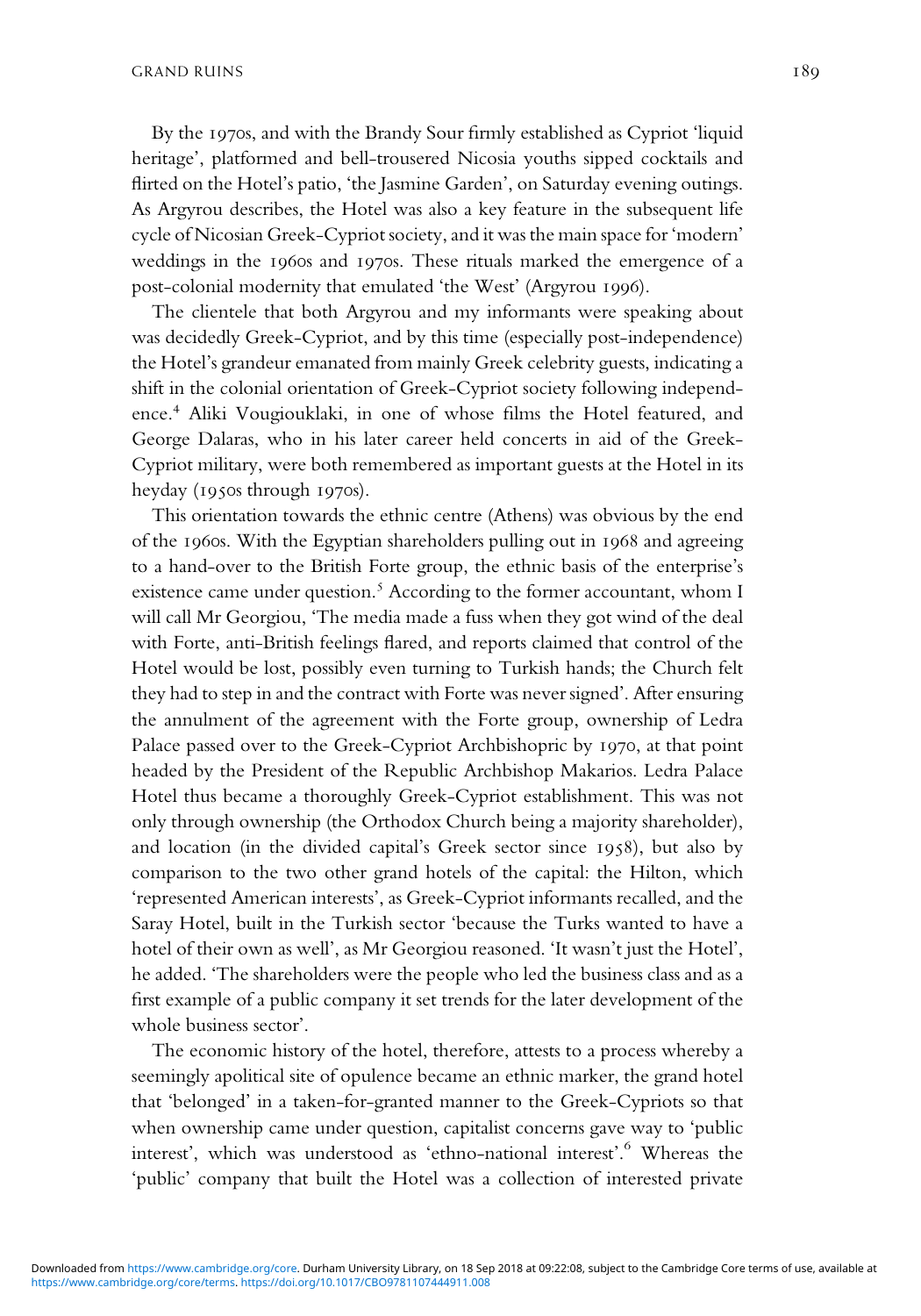individuals for whom personal gain prefigured communal benefit, the biography of what eventually became Ledra Palace Plc, following the Archbishopric's purchase of the Hotel, profiles the emergence of a Greek-Cypriot business and political leadership class from colonial entrepreneurial networks and its development into an ethnic interest group. It attests to a process whereby an ethnically rooted cosmopolitanism (that looked to the global centres for inspiration and clientele) turned belligerent, exposing the underbelly of colonial cosmopolitanism (in the atmosphere that Ledra Palace's corridors exuded) where ethnic aggression found expression in the field of business – and was ultimately subsumed by the religious establishment rather than the state (which Archbishop Makarios at the time also headed).

The vision of 'Cannes on the Pedieos' that had guided the project was linked to an almost intuitive understanding that the cosmopolitanism of the French original could be cultivated in Nicosia by a mono-ethnic class of investors. When this intuitive understanding came under question its exclusionary bases became obvious (what if it ends up in Turkish hands via Forte?) in the climate of the violent ethnic antagonism that had by then developed. The buying of the ownership by the Church attested to the ethnic precepts that had guided the project from the beginning – only now the political context of inter-ethnic violence in which decisions were taken was openly acknowledged. This process of ethnicisation was accompanied by overt militarisation that defined the next period of the Hotel's history, which partly overlapped with the previous.

## 'THE CONFLICT' AS NOTIONAL HERITAGE AND LEDRA PALACE'<sup>S</sup> MILITARISATION (1955–1974)

Since opening in 1949, the Hotel had accommodated the Nicosian upper class and dignitaries and celebrities visiting the island. It had also housed reporters and correspondents covering events that punctuated the history of the conflict, local leaders and diplomats holding negotiation meetings, civil society representatives and members of the public attending bi-communal functions, and UN military personnel. With time, these groups of visitors have drifted through its hallways, coming in waves that due to historical accidents, mundane and extraordinary, momentarily caught up with each other. Like its clientele, the building appeared at first to eschew the conflict until its fate came to be determined by turn of events. Initially a marker of opulence (albeit an ethnic one) the building became the chief site for political meetings in the search for peace. This process has increasingly made it evident that whereas Ledra Palace Hotel is a site associated with political negotiations for working out a common ground between Greek-Cypriots and Turkish-Cypriots, it has also in itself become a symbol of 'the conflict'.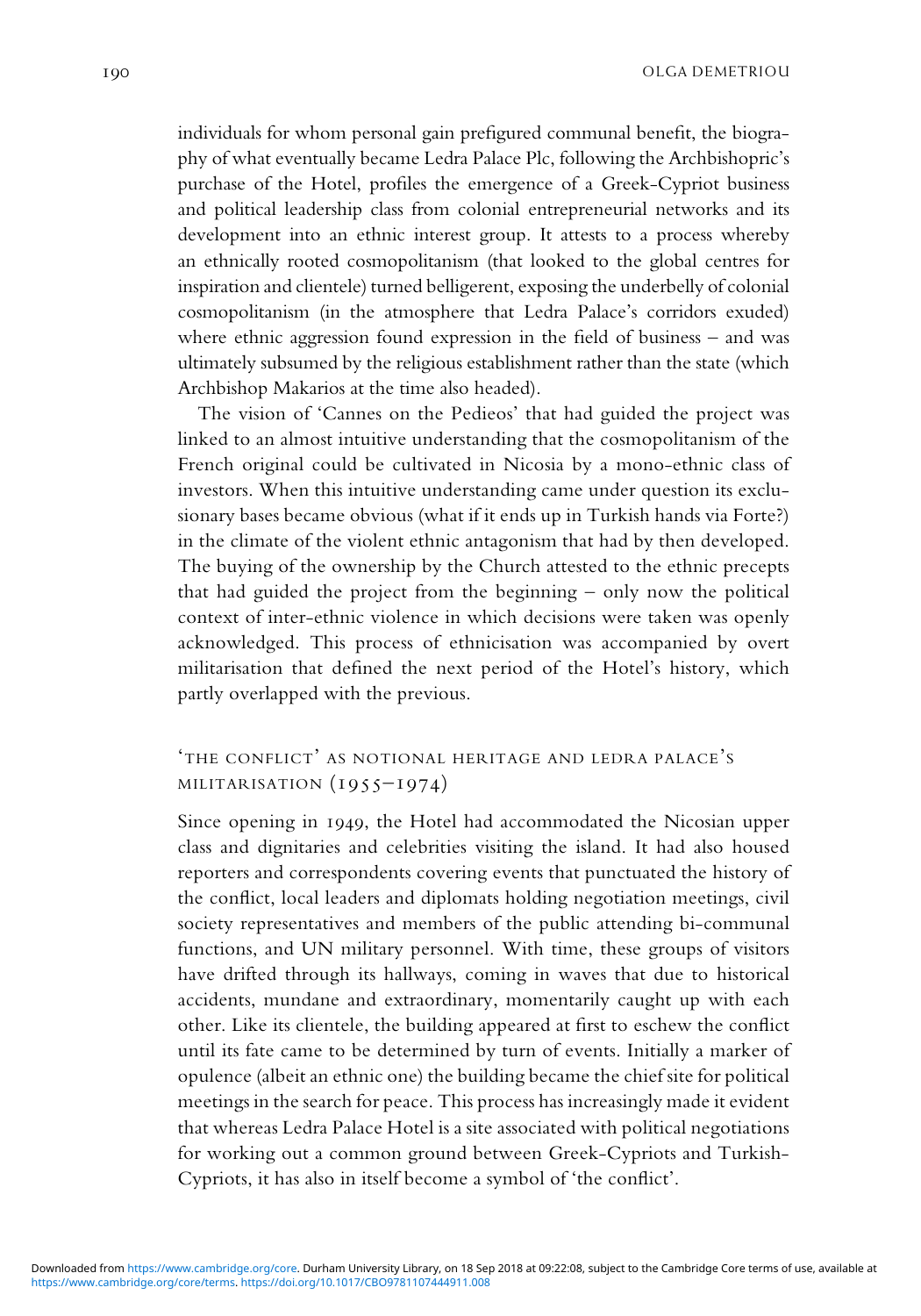This section examines the moment at which these signifiers of 'peace' and 'conflict' became intertwined with the Hotel's history, beginning a few years after its opening, with the start of the anti-colonial Greek-Cypriot struggle for union with Greece in 1955 and ending with its closure following the war of 1974. Tracing this process shows that incidents and discourses of violence have to a large extent been 'purged' from the memorialisation of the Hotel. Yet traces of this violence still remain, helping the analytic re-positioning of 'conflict' within 'peace' at this specific site, and, in a metaphorical way, beyond it as well.

The former deputy-director's account, in which inter-communal violence is not remembered as significant at all, is an indicative example. Looking at one of the photographs of men working to erect a wall to divide the two ethnic sectors of Nicosia in 1964, after the breakout of inter-ethnic violence and the arrival of the UN in the form of UNFICYP, Mr Georgiou was puzzled that he could not recollect the structure:

[T]his is indeed 1964, the Hotel has only two floors, and look, these [men putting up the sandbags] are *atakti* ['unruly', paramilitaries], they are not in uniform – [in disapproval] in fact this one is wearing a shirt as if he is about to go to the office! But I do not remember this ... the checkpoint was marked by barrels but they were placed on the other side of the Hotel's entrance, further down the road. [After a moment's pause] – Perhaps they [the sandbags] were indeed put there for a time and then removed.

In Mr Georgiou's narrative, the Hotel functioned until the day Turkish troops landed on the island. There was information that Greek-Cypriot gunmen were stationed in the Hotel, and the UN received warning that the Hotel was to be attacked. They carried out a check followed by a visit of the Turkish ambassador to ensure the security threat was over, and they returned the next day to evacuate the guests. They have remained there ever since. In this narrative, decline has a definite starting point in 1974 and is an almost instantaneous occurrence. This narrative conforms to Greek-Cypriot official rhetoric on the conflict, which presents a view of life on the island as peaceful and serene up to the point of rupture in 1974, when Turkey invaded this serenity. Such views of peaceful co-existence tend to diminish the significance of inter-ethnic violence before 1974 under the definition i Tourkoandarsía (the Turkish mutiny) used to refer to the 'unprovoked' breakdown of the state mechanism that attended this violence. A number of researchers have critically analysed the formation of this discourse, arguing for the need to address the legacy of the silencing of this violence on the part of the state (Papadakis 1998; Philippou 2009; Constantinou 2008; Hadjipavlou 2007). The extent to which this discourse of serenity has been internalised by large parts of the Greek-Cypriot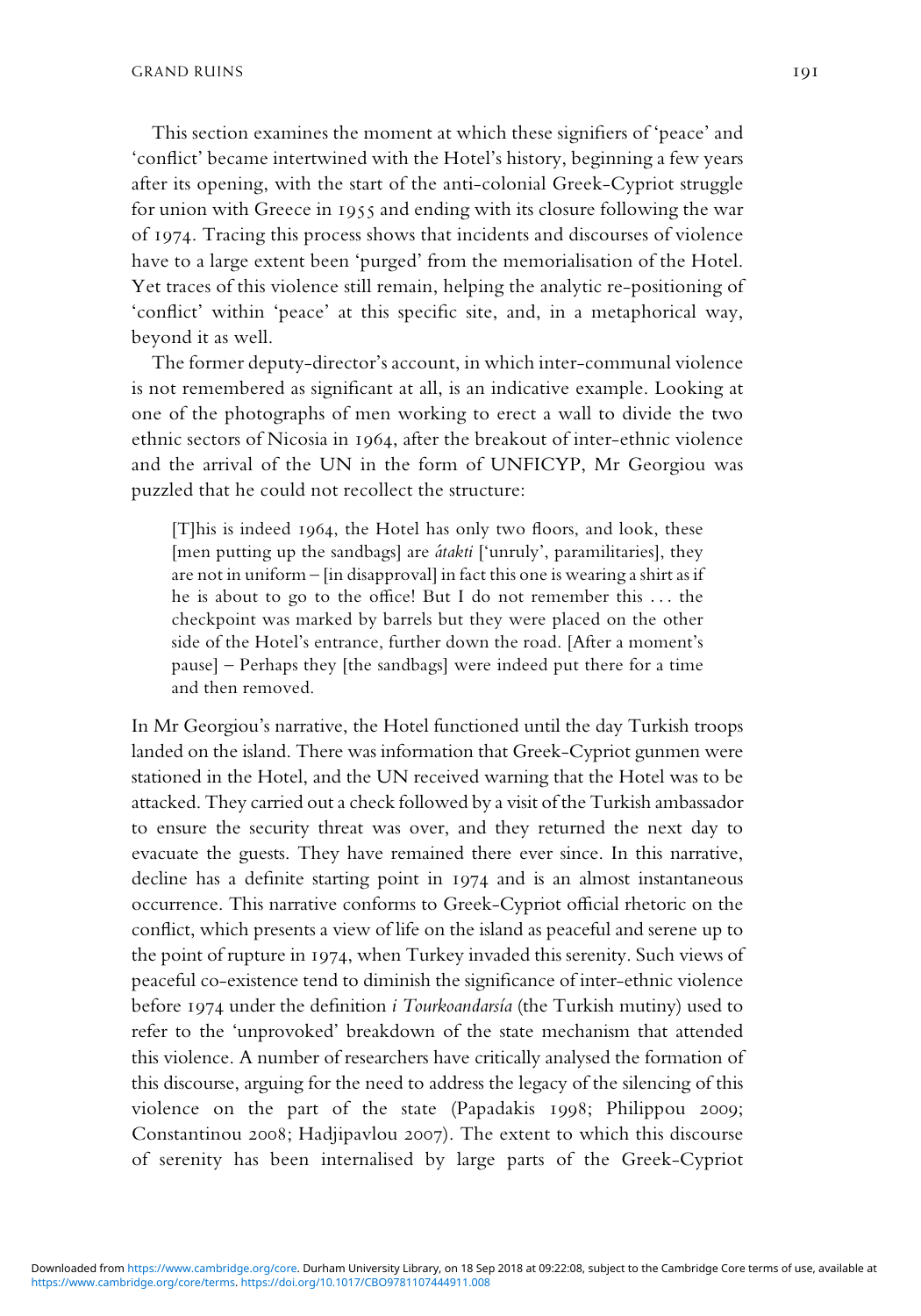

7.2. Collage showing di fferent phases of Ledra Palace. Clockwise from top left: <sup>2010</sup>, 1963, <sup>1974</sup>, <sup>1970</sup>s. (Clockwise from top left, permissions have been granted by the author, the Politis Archive/Avdelopoulos, the Henry Dempster/Hulton Archive/GettyImages/Ideal Image, and CardCow.com.)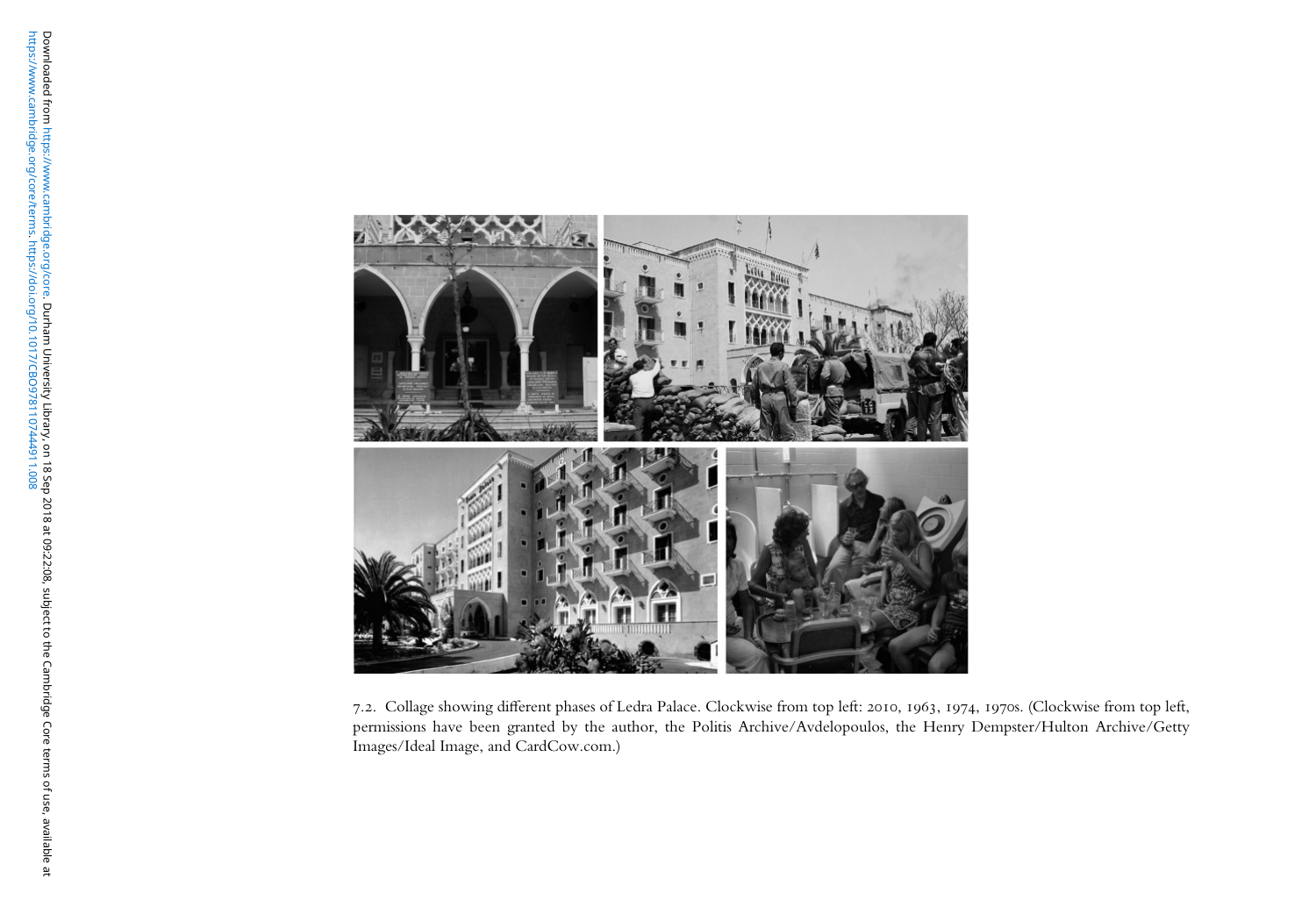community is evident in this account. For many people of Mr Georgiou's generation this internalisation is reflected in the more frequently used term fasaríes, which most appropriately translates into 'troubles', bearing a telling resemblance to the term used in Northern Ireland to belittle the significance of the violence (Aretxaga 1997).

The discourse of serenity is widely resented by Turkish-Cypriots, who often draw attention to the hardship endured by their community between 1963 and 1974, when the majority of the population lived in enclaves. Popular Turkish-Cypriot narratives describe Ledra Palace Hotel as a battleground during this period. According to them, the Hotel provided the roof from which Greek-Cypriot paramilitaries exchanged fire with Turkish-Cypriot ones stationed on the opposite roof of the Turkish-Cypriot football club Chetinkaya in 1963–1964. The Hotel's roof has accommodated a UN guard post since 1964, when UNFICYP top officials were also installed in three of the Hotel's rooms as permanent guests on UNFICYP's budget. It also hosted Greek-Cypriot gunmen who opened fire against Turkish forces in 1974. Turkish-Cypriot leader Rauf Denktash, who was arrested by Greek-Cypriot police in 1967 for gun smuggling, gave a macro-historical account of events leading to the violence of the 1960s in his testimony, making particular mention of the Hotel's top floor as the first location controlled by Greek-Cypriot forces on the night of 23 December 1963, when the gunning down of five Turkish-Cypriots by police marked the start of widespread violence (Tahsin 1999: 238). These conflicting recollections of the use of Ledra Palace thus reflect official discourses of 'peaceful coexistence' before 1974 (Greek-Cypriot) versus continuous Greek-Cypriot aggression necessitating Turkey's 'intervention' (Turkish-Cypriot). Current research on the history of the area suggests that the road on which the Hotel is located was the site of at least two ethnically motivated murders, one disappearance, a rape, and a suspected suicide, all incidents effaced from the narrative of serenity.<sup>7</sup>

During a tour of the Hotel with UN personnel in late 2009, the bullet holes left on the façade by such fighting were pointed out, yet their date was unknown. 'The marks point to a east-west direction, which means they came from over there', a Greek-Cypriot worker with the UN contingent explained, pointing to the general direction of the Turkish-Cypriot– controlled area. 'The Turks always wanted to take control of this place and this is partly why it was left to the UN – to keep it from becoming a political stake in the negotiations'. His narrative, punctured by the experience of the Hotel as a military space, contrasts with the serenity of accounts of earlier epochs.

This construction of serenity was by no means uncomplicated. Even the Hotel's management used the site's implication in the conflict for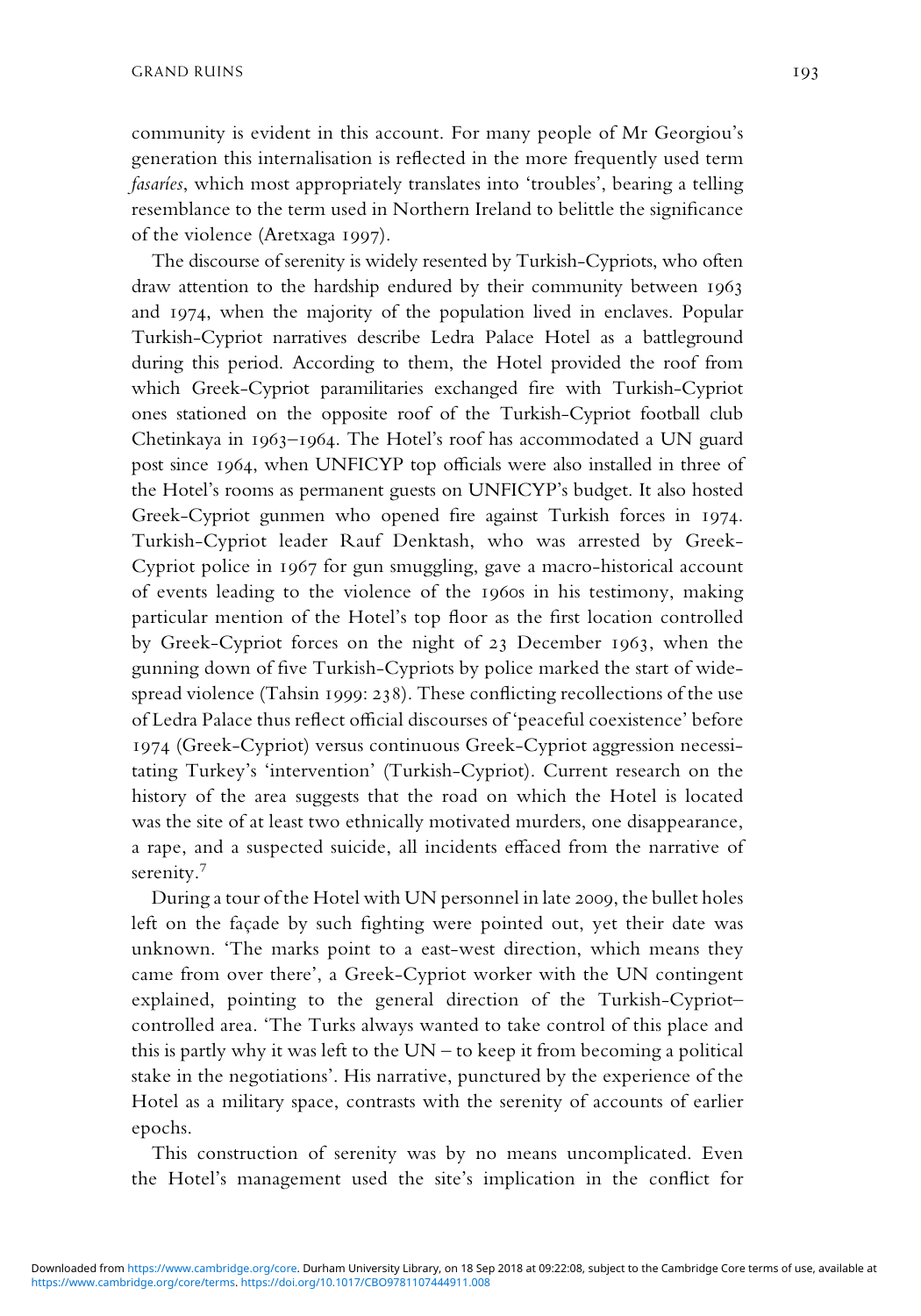branding purposes. A 1970 guest guide presented the Hotel's political legacy as a unique cultural feature:

In 1956, when the Eoka campaign was in full swing, talks were initiated at the Ledra Palace between Ethnarch Makarios and the Governor. ... In December 1963 and in subsequent months, Ledra Palace was the Home of dozens of newspapers Corresponders, from all over the world who sent out reports on the infortunate intercommunal troubles between Greeks and Turks. In 1968, intercommunal talks ... were opened at the Ledra Palace. (Ledra Palace Hotel 1970 [errors in original])

A clearer tracing of this process of enmeshment in the conflict can be accessed through a series of reports in Time Magazine from 1955 to 1974. Authored by correspondents who lodged at the Hotel at different times and who reported on key events that marked the various stages of the political conflict, these reports provide valuable insights into the Hotel's location in the conflict. In these reports, Ledra Palace Hotel appears both as a physical site of conflict and negotiation and as a space within which 'the conflict' became an aspect of enculturation into Cypriot life for the transient communities of newsmen and women who found a temporary home there. A 1955 report reads:

Governor Harding telephoned Archbishop Myriarthefs [sic] Makarios, leader of the Greek Cypriot drive of enosis (union) with Greece, and arranged to meet him next day on the 'neutral ground' of Nicosia's Ledra Palace hotel. ... [The Hotel] set aside its cardroom for the meeting. (Time Magazine 17 October 1955)

In the wake of failure to reach a compromise at this meeting, violence left six British officers injured and one Greek-Cypriot policeman dead. So six years after its official opening, Ledra Palace was already well established as 'neutral ground' for manly attempts (noting the gendered aspect that the political quest for settlement acquired) and failures to find political solutions for peace.<sup>8</sup> This 'neutrality' was oxymoronic because in its very pronouncement it rendered the space of Ledra Palace as one of adversarial encounters. A slow process of militarisation, whereby the Hotel was becoming a luxury-clad battleground for negotiating bloodier battles on the ground, had begun. This militarisation was largely hidden, however, as the Hotel would continue to be considered a 'space apart' from the militarisation that gripped Cypriot society well into the 1960s:

At Nicosia's Ledra Palace Hotel, a new swimming pool was dedicated with a cocktail party. Not far away, a new Hilton was abuilding. Yet everyone knew that each evening, when the sun fell behind the Troodos Mountains, the smuggling of men and arms into the island resumed, making peace an ugly deception. (Time Magazine 1964a)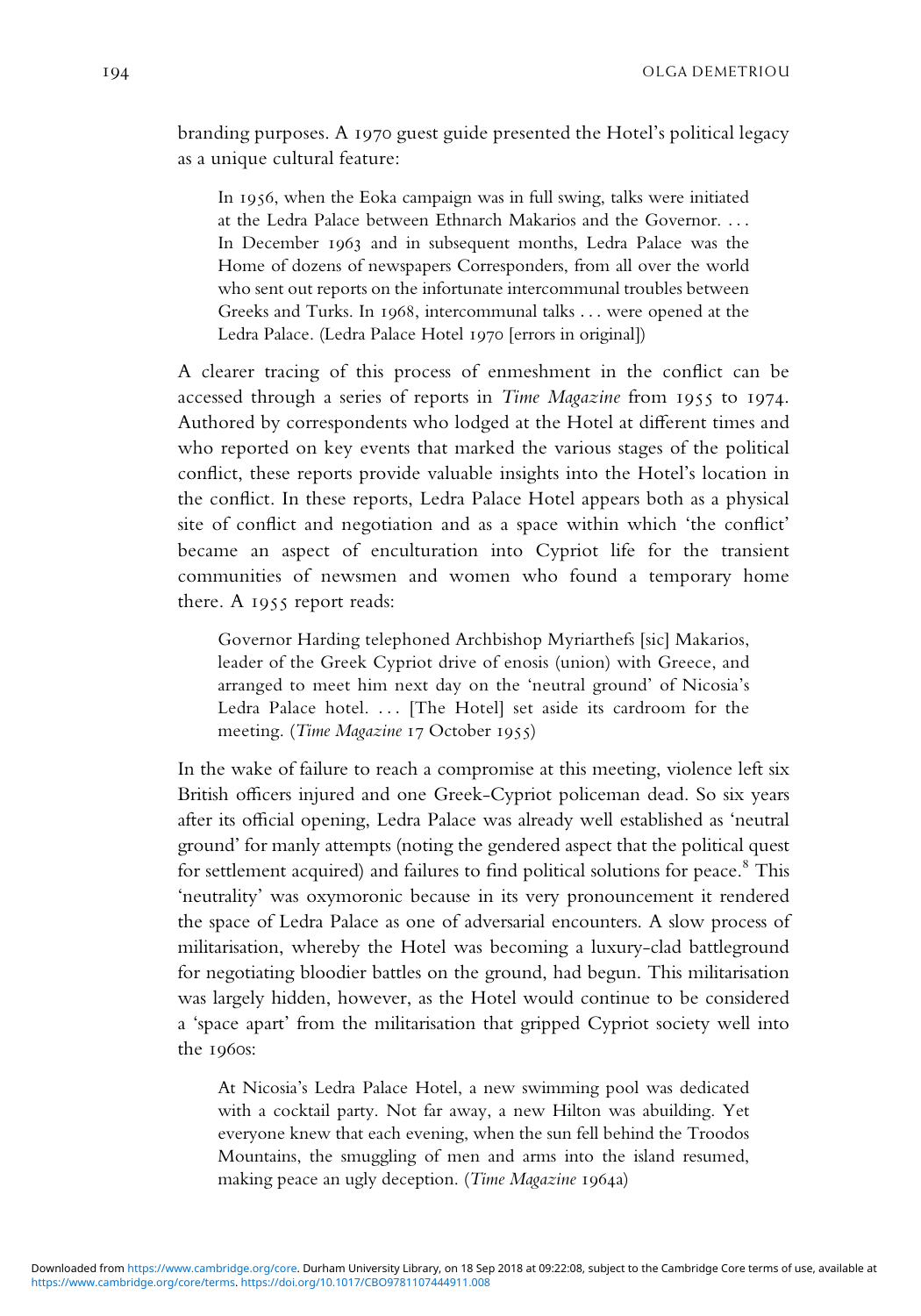This 'deception' soon encompassed Ledra Palace as UN barbed wire, sandbags, and barrel walls were erected on either side. Registered as a 'checkpoint' location in what was fast becoming a'war-zone', and thriving on press clientele, its 'neutrality' took on a decidedly military overtone, the comfort of opulence beginning to seem disconcerting:

Zooming about the island in rented M.G.s and Sprites, correspondents covering the Cyprus fighting see something hidden from most war correspondents: both sides. Even the corps headquarters – the comfortable Ledra Palace Hotel – is located directly on the often violated Green Line dividing Greek and Turkish factions. (Time Magazine 1964b)

I was told by current workers at the Hotel that in this period (1963–1974) the basement was used by the Greek-Cypriot national guard to stock ammunitions, a point that further underscores the deception of serenity in the opulence exuded by the above-ground structure. The coincidence of militarisation and 'neutrality' reached its apogee in July 1974, with the launch of a Turkish offensive to save Turkish-Cypriots from the hands of Greek-Cypriot enosists who, having executed a coup d'état earlier that month, took control of the government. On the morning when Turkish parachutists formed the first attack,

most of the hotel guests ... were awakened ... by a long burst of weapons fire and found themselves in the middle of the fighting as a squad or so of Greek Cypriots ... uncertain about their role ... moved frequently from the front of the huge hotel to the back amid much shouting of orders and replies. ... Early in the day, Greek Cypriot soldiers carried a .50-cal. machine gun up to the roof ... they soon drew counterfire. A heavy shell, possibly bazooka, hit the northeast corner of the building, killing one Greek Cypriot soldier and fatally wounding a second. ... Later, when the Greeks removed their guns from the hotel and withdrew into the patio, they were loudly cheered by the much relieved newsmen and guests. (Time Magazine 1974b)

At this moment, when the tourists, soldiers, and reporters shuffled past each other, the meeting of three unlikely social groups epitomised Ledra Palace's 'extraordinariness' and came to mark the afterlife of a hotel that has never resumed its hospitality function:

The Ledra Palace in Nicosia, acknowledged queen of Cypriot hotels, is a shell-pocked shambles. A construction program under which 35 additional hotels were to be built throughout the island has been suspended indefinitely ... as a UN official in Nicosia observed: 'Cyprus will be economically marked for a generation, and psychologically scarred for two generations.' (Time Magazine 1974a)

Nearly four decades on, the bullet holes sustained that day still mark the building's front wall. In addition the wall added in front of the glass windows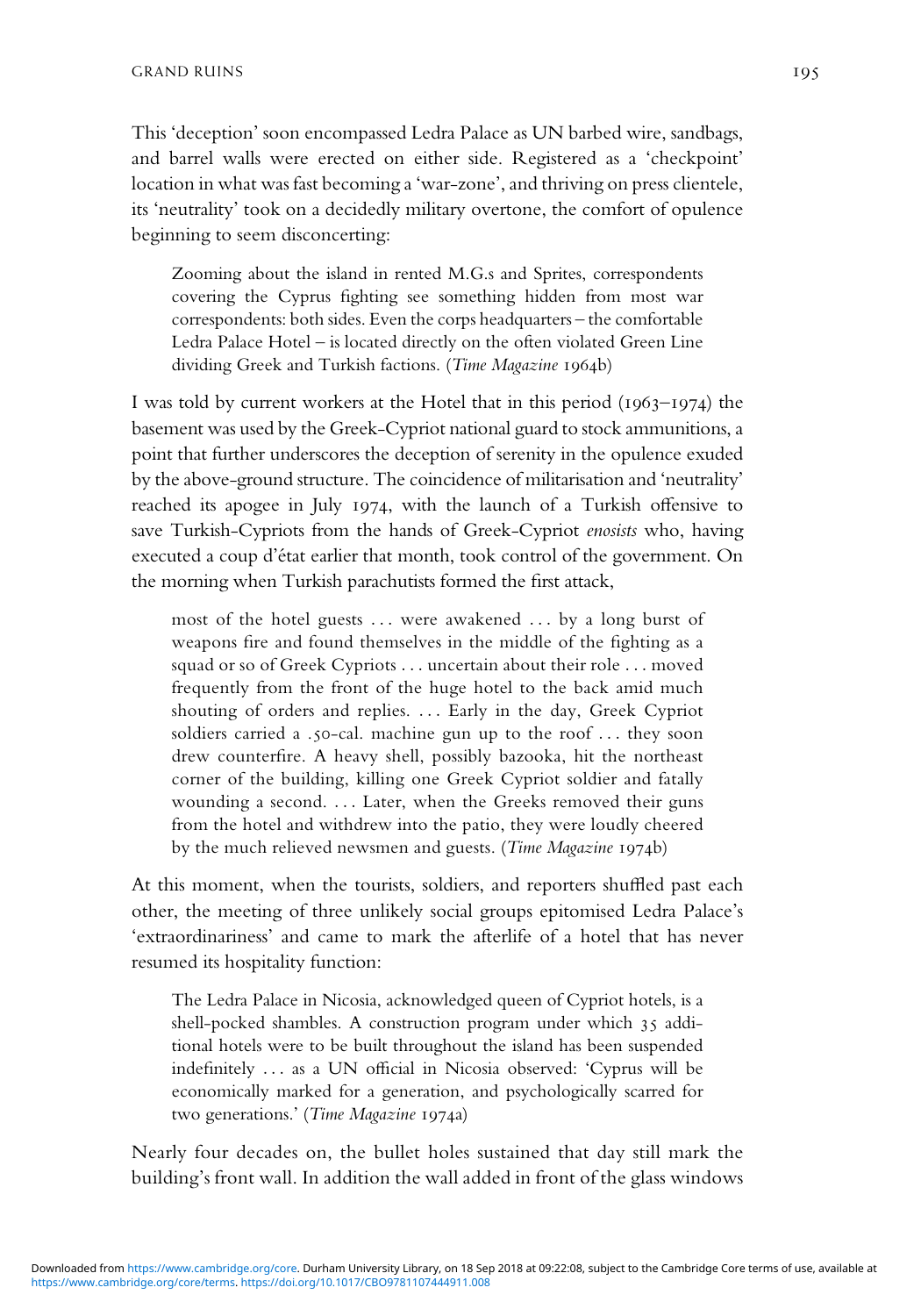of 'the Venetian room' (marking the formalisation of its name as 'the negotiation room') to protect the leaders from sniper fire was never torn down. With UNFICYP troops becoming the hotel's permanent guests, Ledra Palace came to symbolise 'the conflict' that was inherited by future generations. 'Ledra Palace' became a synonym of the 'Green Line' and 'division', and future generations have come to know it less as a hotel and more as the meeting point of nationalist demonstrators and of post-nationalist peace activists.

The examination of this location as a heritage site, therefore, has much to say about the notional heritage that Cypriots at large growing up within 'the conflict' have inherited as part of their very identification. The protracted nature of the conflict in Cyprus, which has entailed a series of failed negotiations for the last five decades, spurts of violence, and an uninterrupted prevalence of nationalist rhetoric, has resulted in 'the conflict' becoming an important constituent of Cypriot subjectivity. 'The conflict' per se thus needs to be seen as part and parcel of Cypriot 'cultural heritage'. It is this legacy that renders the Hotel a site marking 'the conflict' as Cypriot notional heritage.

Paradoxically, in the process of being militarised, Ledra Palace Hotel, as an emblematic site of the Cypriot Buffer Zone, was rendered 'peaceful'. At the same time, the making of 'peace' became part and parcel of the development of the conflict. Thus, a structure was set up whereby militarisation and pacification sustained each other. As the central site for negotiating the conflict, Ledra Palace Hotel is thus a marker of the boundary between conflict and peace as negotiated in time, space, and conceptually. This is a site in which materiality serves to underscore the intangibility of 'notional heritage'. Indeed, it may be asked whether protracted conflicts beyond Cyprus might similarly be thought of as markers of notional heritage. Work on the cultural dynamics of political subjectivity in Israel-Palestine (Jean-Klein 2000), Northern Ireland (Aretxaga 1997), and South Africa (Scheper-Hughes 2007), to name but a few, point in this direction. But examples of material structures that embody the ambivalence of such notional heritage (at once celebrated, revered, branded, and mourned, while also neglected) are yet to be fully analysed. This ambivalence of at once cultivated and neglected ruination inhering in Ledra Palace's materiality is the subject of the next section.

## CHANGING MEANINGS: CULTIVATING RUINATION  $(1974 - 2004)$

Until 2009, an overgrown agave plant graced a white plaster structure in the building's entrance yard, which was originally a water fountain, added on the initiative of a manager from Monaco. With its dry flower stem towering at nearly three metres, its rare bloom having flowered a long time ago, the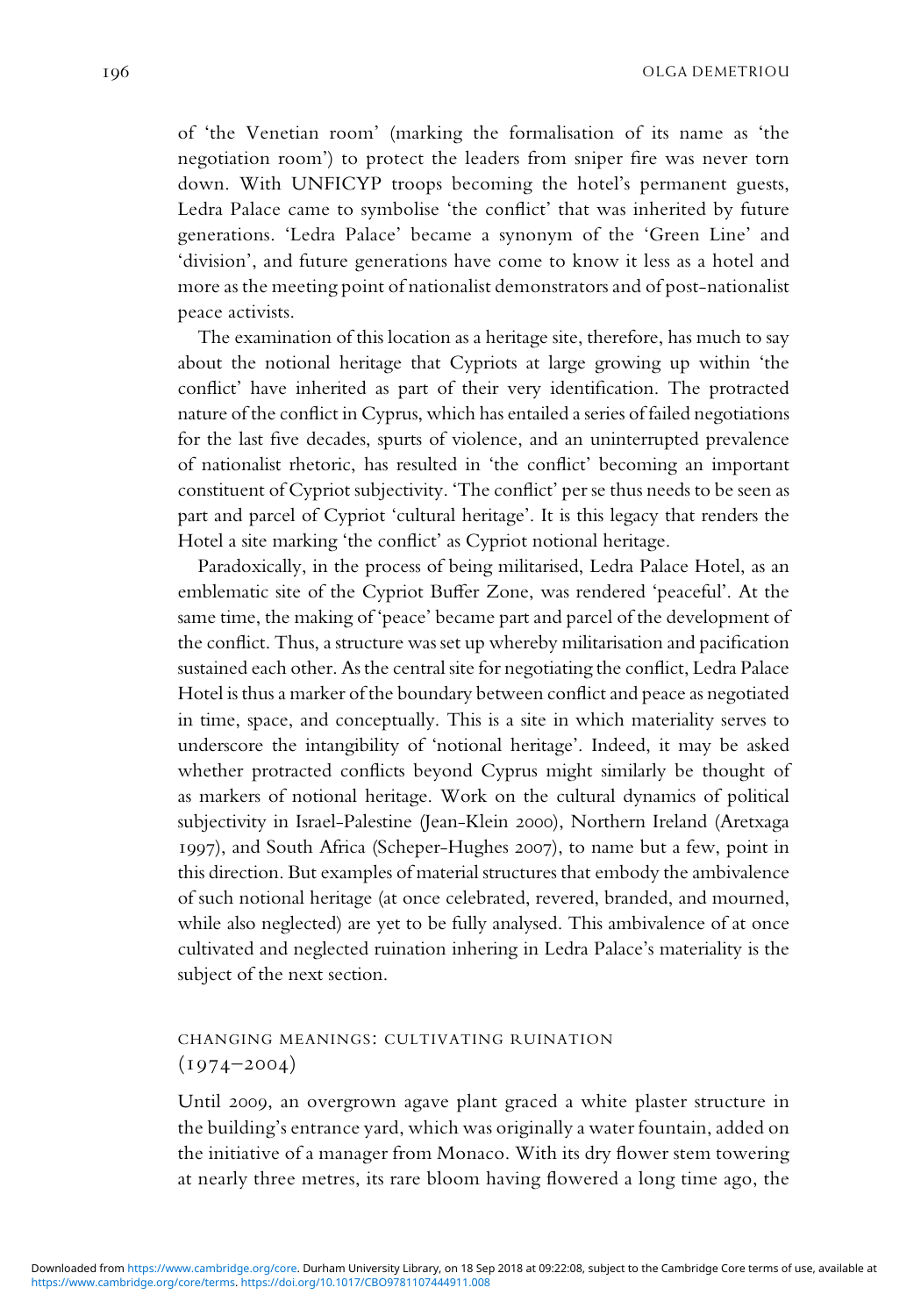stem served as a measure of the time elapsed since the water in the abandoned fountain dried up (agave plants in Cyprus can take up to a decade to blossom).

Generally considered wild cacti in Cyprus, these 'century plants' (as they are commonly known in English) are normally associated with wilderness. The encroachment of nature on urban settings that they denote is associated with ruination, degradation, and dereliction: they grow in abandoned gardens, unvisited cemeteries, and unkempt roundabouts. Their presence is negative, marking only the absence of the more valuable and care-intensive alternatives that could bloom in their place. As an entrance marker, Ledra Palace's century plant marked the absence of what once was. The contrast is seen in a John Hinde postcard of the hotel from the 1960s showing an ornate walkway between plush flowerbeds of green grass, roses, oleander, and young palm trees, already tall but now overshadowed by the even taller overgrown fence of cypresses. (Figure 7.2).

The presence and absence of specific flora serves to calculate Ledra Palace's 'losses'. Roses and oleanders were ephemeral plants, Mr Georgiou said, when I enquired about the image presented on the postcard; they came and went without marking the Hotel's character in any lasting sense. By contrast, what Mr Georgiou lamented most about the floral losses of the Hotel was the jasmine garden, where celebrity musicians used to perform – 'nothing left now, they've all dried up'. The patio, along with the back garden of the Hotel, is actually today one of the least-degraded areas. It is maintained as an open-air bar and



7.3. Collage of photos from Ledra Palace's interior. (Photos author.)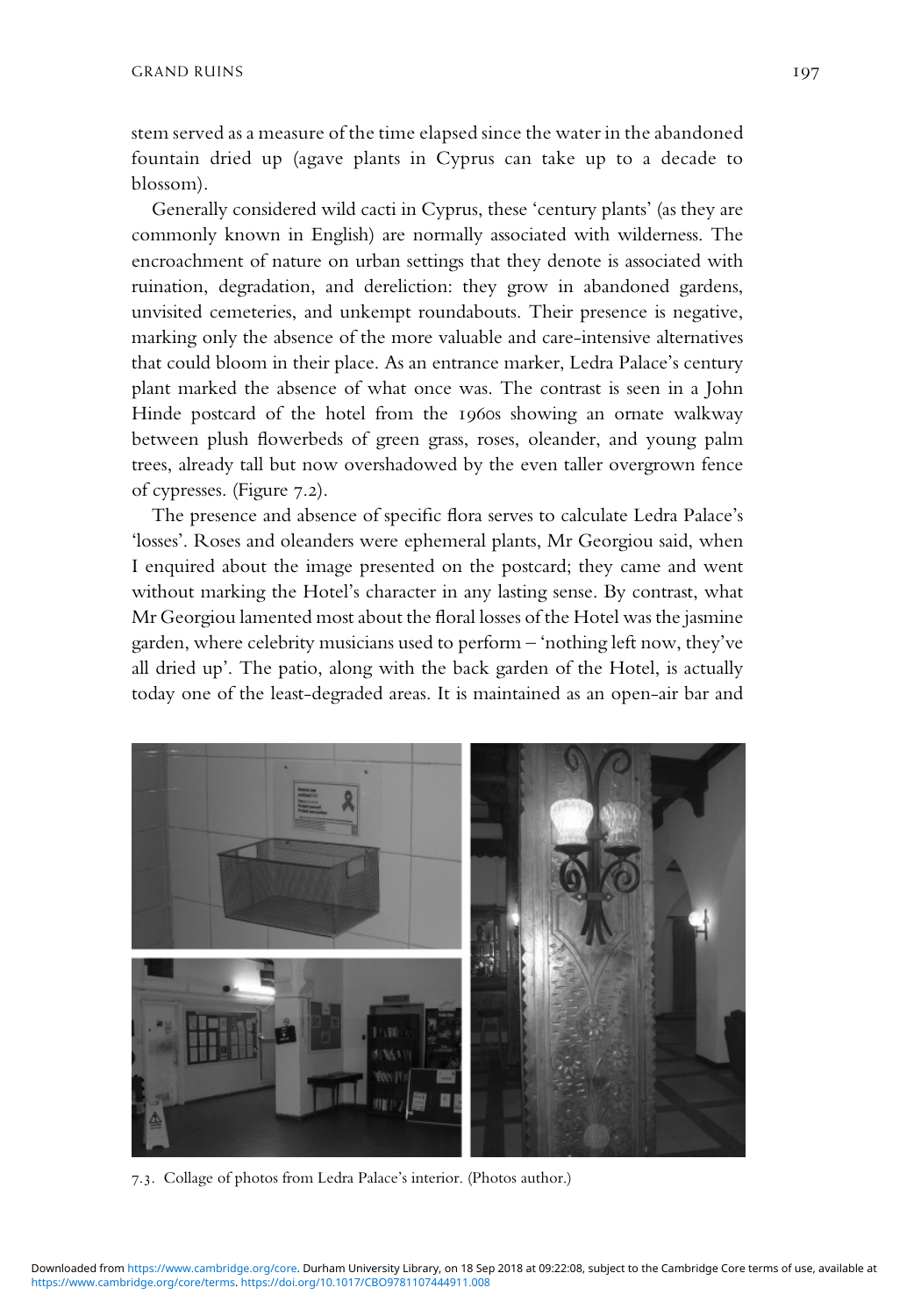cafeteria, the tennis courts and swimming pool around it are still used, and the palm trees lining the walkway in front are well maintained. Mr Georgiou explained that the palm trees were brought over fully grown from a coastal village, by the Monegasque director, who arranged the innovative transplant following a practice from the Côte d'Azure. Asked about their current upkeep by the UN, he reasoned that 'palm trees are easy, they'd survive anyway'. The Hotel's current occupants, he seemed to suggest, were maintaining the flora in the least care-intensive way, allowing what would 'survive anyway' to do so, the rest condemned to ruination.

A veiled argument of blame seemed to be proposed by implication, the force of which unfolded slowly, and extended to the politics of restoration examined in the following section. During a visit to the Hotel, a newly arrived military officer claimed that no gardening took place on the grounds. Asked specifically about the obvious pruning of the palm trees, he reasoned it must be maintenance offered by headquarters, which he was yet to witness himself. His comments appeared to subscribe to the same notion of ruination as the 'natural' condition prevailing around the building, a condition of neglect. Care, even where present, seemed in both accounts to have been completely effaced, and ruination was normalised.

In this context of total ruination, Mr Georgiou's comments point to an evaluation of loss, where flora indicates the tension between permanence and transience. The affective effort that goes into making jasmine, but not oleanders, permanent, marks the difference between loss that is lamented and loss that is discounted. Affective effort also made 'the jasmine garden' the Hotel's jewel and underpins the evaluation of its loss as significant. In distinction to the oleanders that help frame one of the most well-known images of the Hotel in its glory days, the jasmine signifies a sense of community taking form in the 'backyard' rather than the public 'front' of the building. The names of famous Greek singers who sang in the jasmine garden were remembered with affection by Mr Georgiou, as members of a community of stardom that signified Ledra Palace's grandeur. Signed photographs and press clippings now kept in an album testify to both the construction of that community and the lamentation of its loss. They also indicate that the frame in which this social history is reconstructed through memory and forgetting (Connerton 1989) is also one of affect.

There is an exteriority to the subjective experience being communicated here that Navaro-Yashin (2012) argues needs to be anthropologically analysed beyond the subjectivity paradigm. I would argue for an interpretation of subjectivity that already includes more than the 'psychic' interior of the self, and I suggest this point is pertinent in drawing attention to the integration of the landscape (flora, artefacts, autographs) in explaining the workings of loss. I therefore propose that such objects are not simply 'used' to anchor memories, but are rather an integral part of the evaluation that gives subjective experience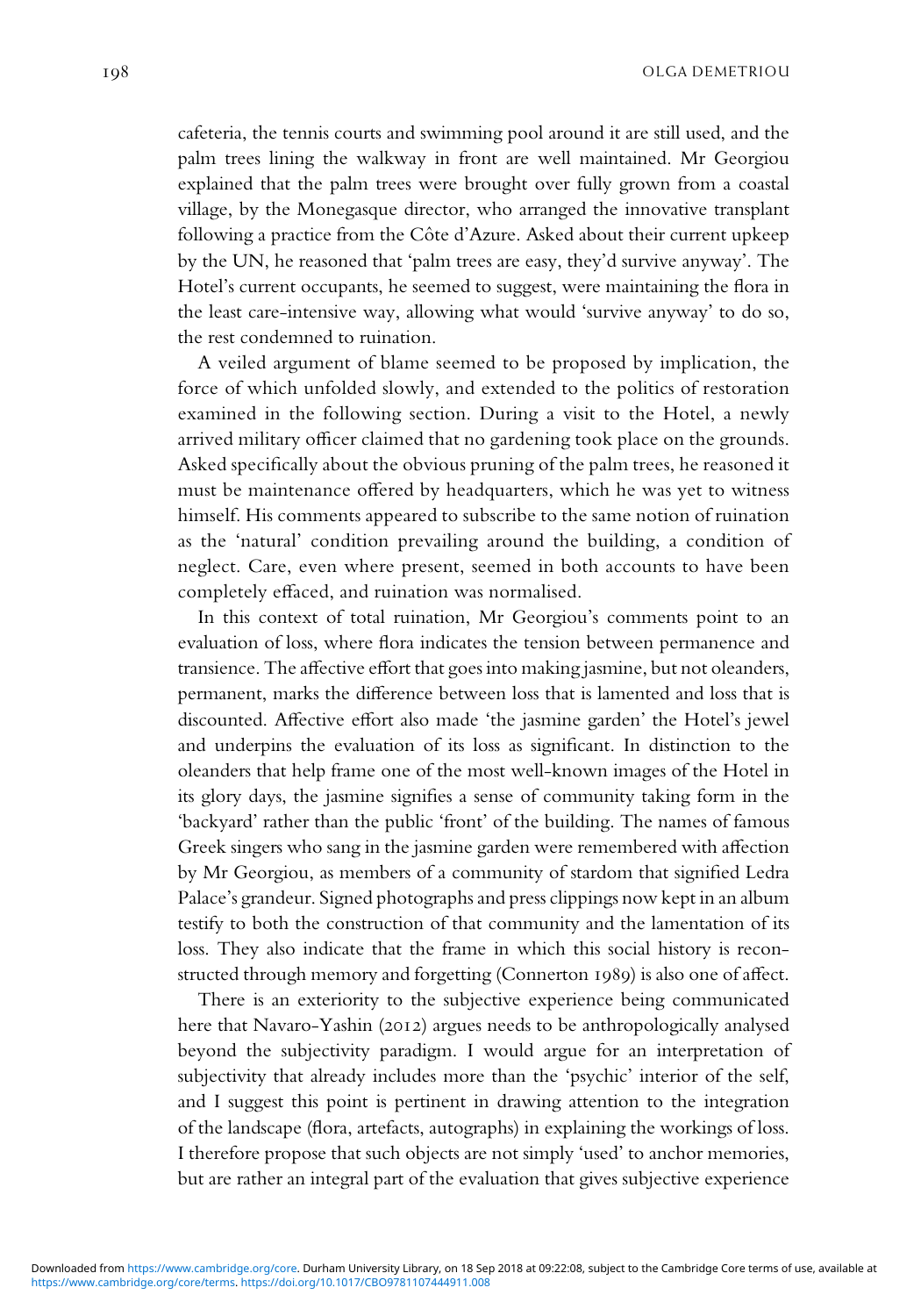its social meaning. The register of this evaluation is sentiment, in this case loss. Another instance of this is the interpretation of what the survival of palm trees at different points of the Hotel's history means. Thus, the fragility of palm trees in the transplantation stage and their durability in the abandonment stage serves to value the ingenuity of getting them there as 'care' and de-value their upkeep as lack of it. There is ultimately an implied evaluation here, shared by the vast majority of pre-1974 visitors of that period's flora as 'cultivated' which stands in stark opposition to the post-1974 'abandonment'.

This also holds for visitors today, as flora is one of the least-noticed features of Ledra Palace. Yet, it seems to frame in an imperceptible way the evaluation scheme that relates Ledra Palace to 'loss'. To many of the Cypriot users of its reconciliation-meeting facilities, Ledra Palace is an 'ugly' place. It is old, unkempt, tired, dirty, and boring. These features are attributed to its interior – curtains, walls, furniture. But they also inhere in the plant life, met before one even enters the building, but which none of the many participants to conflict-resolution events I have spoken to remembered noticing. This 'forgetting' is indicative of a certain way of historicising subjectivity. For as one bypasses plant life on entry to Ledra Palace Hotel, one also bypasses the paradoxical landscape of ruination – the plants that are still tended, the tennis courts still used, the agave that has been allowed to grow. It is not only that they are bypassed – in bypassing them, one forgets that they are even there (this was confirmed by many people questioned on the matter, who could not recall



7.4. Collage of photos from Ledra Palace's exterior. (Photos author.)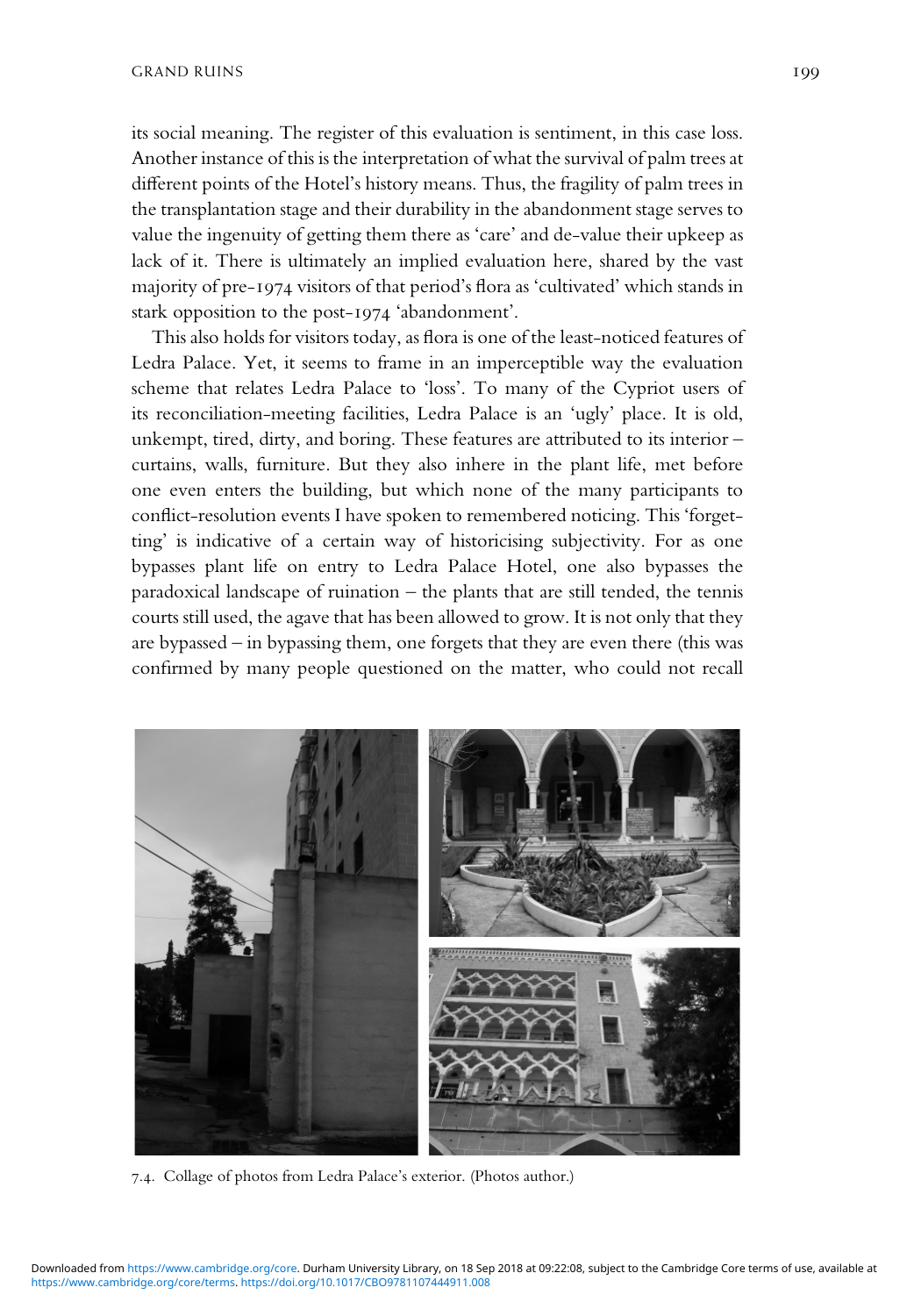particular plants in the garden, but instead articulated a sense of abandonment, wilderness, lack of care). In constructing, much as in forgetting, such aspects of loss, we are reminded that 'ruination' is not simply a natural process – it is a cultural and political one and as such needs to be analysed beyond its overt indicators.

Another aspect of the cultivation of loss is seen in the recollection of particular artefacts from the Hotel's interior. Like the participants in bi-communal events who located 'ruination' in the interior of the building (e.g., curtains and furniture), Mr Georgiou also nurtured the sense of 'loss' through recalling the high-culture artefacts from inside the building. 'The ball room had two panels designed by [Menis] Agelopoulos [a leading figure in the Alexandrian Greek art community] ... and a lowered wooden dance floor ... a lot of work went into that room', he said, pointing to old photos of intricate designs on the pillars.

The bar had cypress wood panelling around pillars sculpted by Paul Georgiou, a noted Greek-Cypriot artist. The pillars have since been painted black, Mr Georgiou noted with considerable bitterness (during my visit in early 2010, this treatment seemed to have been reversed, if indeed it took place).

Exhibitions were frequently held in 'the Rotary room' by acclaimed Greek-Cypriot artists throughout the 1950s to 1970s. Ledra Palace Hotel was the first to hold such functions, and the Hotel's management considered them to be services to the community's cultural life. 'Kashalos (a leading figure in modern Cypriot painting) would consult me as his catalogues were being printed about the pricing of the paintings', my interlocutor reminisced with a smile. Now known as 'the Officers' Club', the room maintains a sense of elitism although the high standard of cultural refinement that the hosted exhibitions provided seems lost. Even if other hotels now hold exhibitions, perhaps even of works by the same artists, the sheer fact that these 'fathers of modern Cypriot art' are no longer alive renders the earlier exhibitions, which Ledra Palace pioneered in Cyprus, and in which they were physically present, irrecoverably lost.

In this process of evaluating loss, Ledra Palace Hotel becomes part of the refashioning of the present into the past as 'heritage'. The acclaim that the painters hosted then have since received effected a shift from 'culture' to 'heritage', a shift further enabled by the readings of 'loss' to interpret what took place in the temporal gap between that past and the present of its recall. As the works surviving their creators become heritage to be exhibited in collections around the world, their first public home claims the spatial authenticity of that heritage, which is itself now lost. In becoming heritage, loss is cultivated, evaluated, and negotiated. The valuation–devaluation processes involved here oscillate between different ways of accepting loss – what Freud identified as mourning and melancholia (Freud 1917). Thus, even though the losses of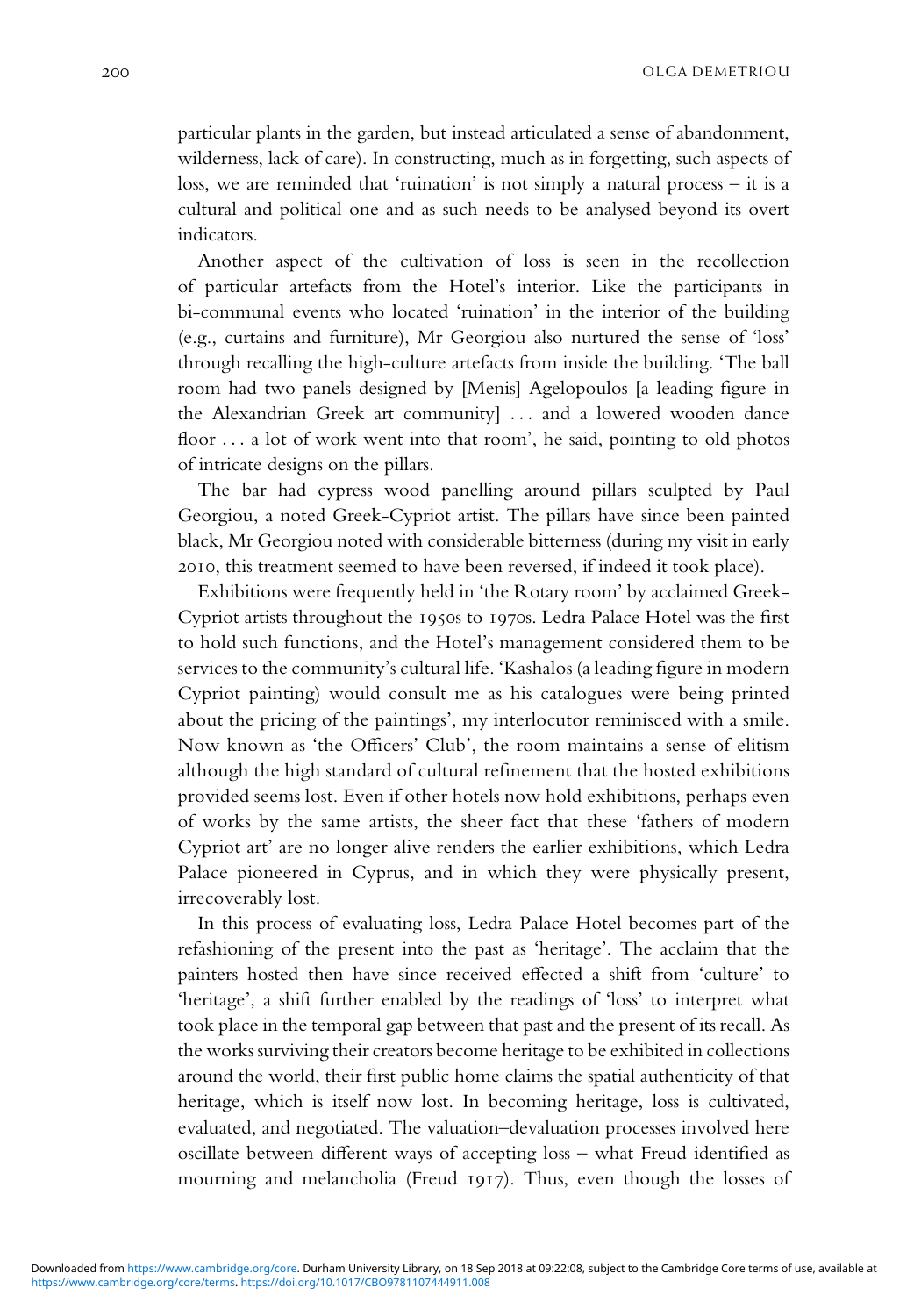particular items are mourned within a frame of normality, other losses are not. They are instead subsumed under a collective sense of loss of the Hotel and the 'abnormal' conditions under which it occurred. They are consequently subjected to a different affective condition, akin to what Freud describes as melancholia.

Inherent in this oscillation between mourning and melancholia is a specific set of power dynamics in response to the erasure of the Hotel's identity by its non-civilian occupants. These are poignantly shown in the lamentation over the loss of artistic items uniquely related to the Hotel: its logo presentations. The griffin symbol, a part-lion part-eagle creature, in the Hotel's coat of arms has been found in excavations and has since symbolised Nicosia's archaeological heritage by evidencing the establishment of Ledra (Nicosia's older name) as the area's first city kingdom at the beginning of the first millennium bc. The logo was etched into the glass of the Hotel's wooden-framed doors, shipped from Italy. It was also shaped into a floor mosaic that graced the entrance floor just outside these doors. The mosaic is still visible, but largely unnoticed, while the doors were taken out after the Hotel's closure and transported to a building across the road owned by the same company, along with other movables, to be protected there until the conflict stabilised. Instead, the building was burnt down in the course of the violence, and the valuables were lost forever.

Other items become the subject of a more personal kind of mourning for Mr Georgiou that hinges on the personal knowledge of the value of what was lost:

[O]ne thing I tried to recover was my old accounting machine; you know, when they first came out they were huge things, you put cards in them and then you punched. It would have made a good museum exhibit, but I never managed to find out what happened to it, it just wasn't there when I looked for it.

Having visited the Hotel on several occasions after its closure to check on the building's upkeep, Mr Georgiou has also witnessed other losses since 1974. The lift, he said, was stolen at some point, explaining with regret that this could also have made a museum piece, as it had metal folding doors. Mr Georgiou considers himself fortunate to have played a part in the recovery of much of Ledra Palace's equipment. In 1982 Ledra Hotel was set up in the south of the island as a revival of the business venture that had been lost by a business group consisting of some of the people who had held stocks in Ledra Palace Plc. In the preparation phase, a team was able to recover many of the items that the UN catalogued and stored away when they moved into Ledra Palace. Mr Georgiou had kept regular checks on this inventory in the first few years after 1974, on special visits to Ledra Palace facilitated by the UN. In 1982 cutlery, dishes, chairs, and mattresses were moved to Ledra Hotel in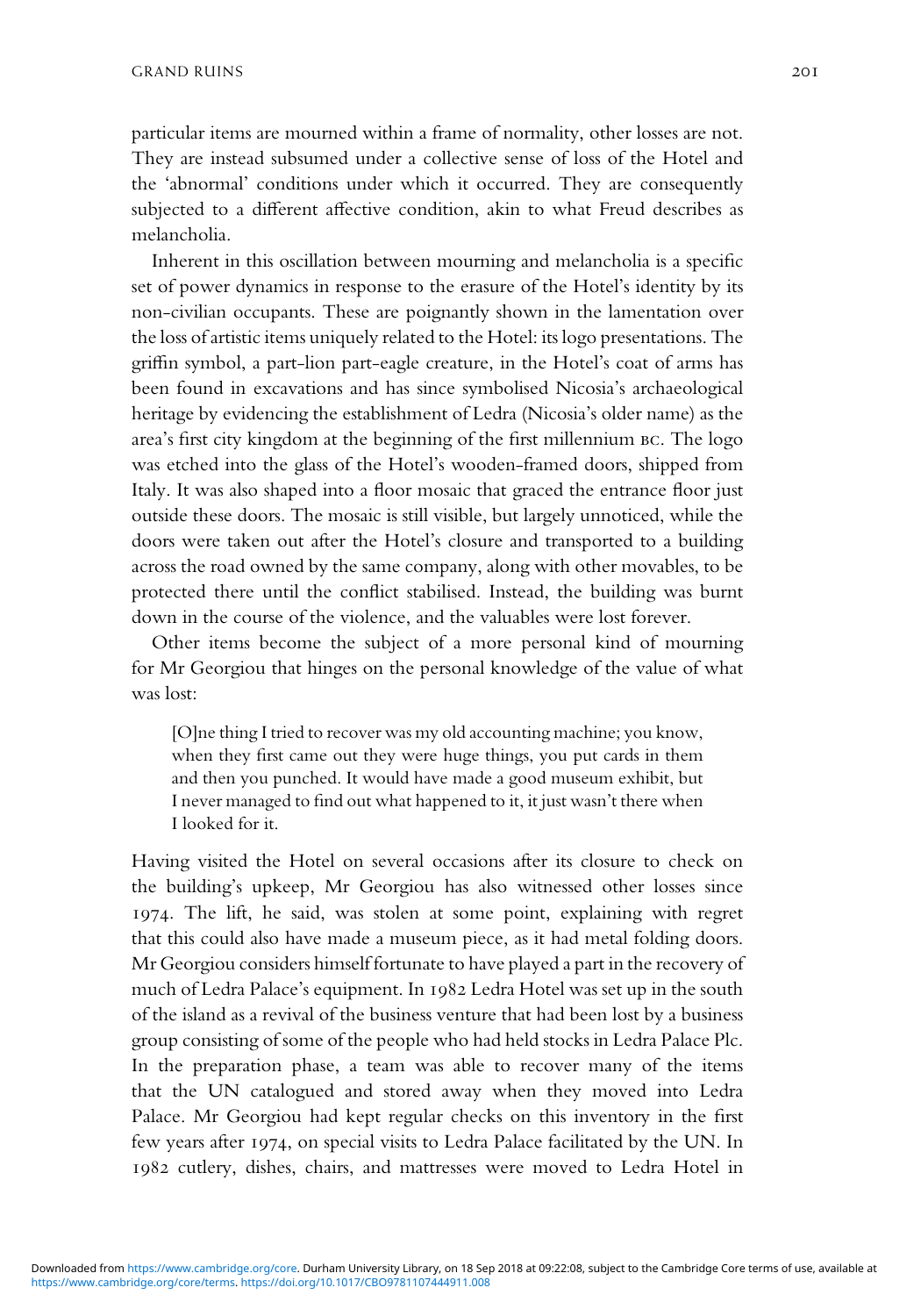UNFICYP vehicles under special security measures. The chandeliers were taken down and dismantled, to be reassembled in the new hotel.

Although this operation normalised mourning by providing a sense of closure, the possibility of further recovery still persists: 'who knows what still lies forgotten in some basement?' Mr Georgiou concluded in his account of the losses. 'So many things were packed haphazardly, there was no time to take things down properly'. During my visit to Ledra Palace in early 2010, I was shown part of the 'labyrinthine', as my guides labelled it, basement of the Hotel. Using a camera flash in the pitch-blackness of one of the storage rooms, we discovered (without much surprise to my guides) a wall covered floor-to-ceiling with boxes containing garden lights. Recovery, I was reminded, is always incomplete and incomplete-able.

Another trace of the commercial appropriation of local heritage is found in the form of a hollow groove above the fireplace of 'the bi-communal room'. There, the shield-shaped outline of a comparatively unremarkable plaster moulding of the Hotel's coat of arms traces the absence of the Hotel. Pointing to it a visitor once identified the groove as the space where the Republic's emblem sat and noted that it was taken out when the room assumed its 'negotiation' function to neutralise the space. The assessment was only partly erroneous, since UNFICYP's 'neutrality' mandate dictates the erasure of signs, flags, and emblems in spaces under its authority. In this sense, the absence in the yellow-stone chimney groove points to the convergence of multiple signifiers towards an ethnicised reading of 'identity'. In the erroneous overlap between the Hotel's identity marker and that of the (Greek-Cypriot-run) Republic, Ledra Palace's Greek-Cypriot-ness is alluded to.

Overall, the Hotel's losses open up a space for mourning that bypasses memories of violence. Loss gains an aspect of temporality whereby what was lost at some moments is evaluated differently to what was lost at others. This temporality of loss exemplifies González-Ruibal's (2008) point about ruination, where he argues that the violence that politicises battlefields in Ethiopia but not abandoned rural houses in the French countryside is where the politics of understanding the recent past inheres. In this case, the politics at stake in temporally specific evaluations of loss is nothing less than the politics of 'the Cyprus conflict'. Thus, in readings that are politically situated in specific ways, the 'conflict' inheres in the disastrous losses of 1974 and the discounting of prior ones. In such selective readings, serenity is lost to the surrounding incidents of violence, Turkish-Cypriot presence to the erection of the border, and civilian sovereignty to the intrusion of paramilitaries. Loss works to separate positive from negative. The insertion of loss in the narrative is thus a political device that forecloses the story of how positive and negative became enmeshed in each other.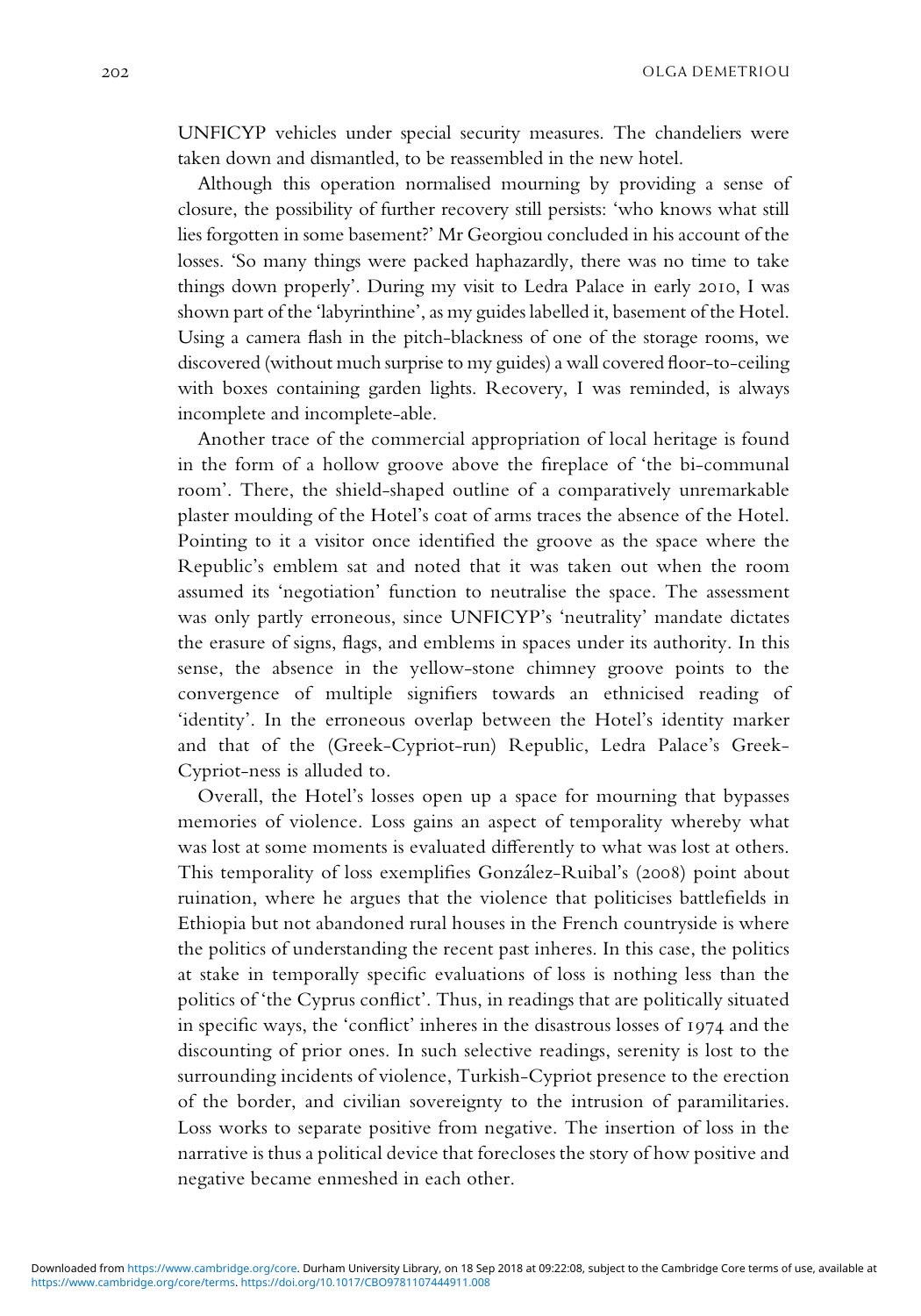### REFURBISHMENT AND RECONCILIATION (2004–2009)

I have elsewhere argued that Greek-Cypriot political subjectivity has been framed by the process of normalising what has, since 1974, been considered a transient condition, of waiting for an 'imminent' political settlement (Demetriou 2007a and 2007b). I also proposed that the core of this subjectivity can be conceptualised as a Lacanian knot, in which the Real, the Imaginary, and the Symbolic sustain the enjoyment of the 'transient', 'abnormal' situation of division as sinthome (Demetriou 2007a) and that the reconfiguration of subjectivity necessary to allow a different 'normality' to be incorporated could have begun with the opening of the checkpoints in 2003 and the referendum of 2004 – two events that have instead shown the salience of division as inherent in Greek-Cypriot 'normality' (Demetriou 2007b). Revisiting the legacy of that period through the analytic lens used here, in which this normalisation of the conflict renders 'the Cyprus problem' an inherent part of Cypriot identity and thus a sort of political heritage, it is highly relevant to find that Ledra Palace Hotel, in the years following the failure of the referendum, became the ground on which this normalisation of 'the conflict' was argued and re-thought.

This rendering of 'the conflict' as heritage is also relevant for understanding the international politics in which Ledra Palace Hotel is immersed. It is to these politics that this final section turns in an attempt to show how the politics of responsibility (for ruination), thus far considered obliquely, have in the last decade become overtly articulated at the top official level. This high-level political contestation over the refurbishment of Ledra Palace is essentially also a struggle over what 'Ledra Palace' means, and consequently, also about the meanings of 'the Cyprus conflict' as notional heritage.

The beginnings of this struggle over refurbishment lie in the failure of the UN-proposed plan for a 'comprehensive settlement' of the Cyprus conflict, known as 'the Annan Plan', which was rejected in a referendum by the Greek-Cypriot public in 2004 (and thus remained non-implementable despite a Turkish-Cypriot endorsement in the same referendum). Under the United Cyprus Republic envisioned in the Annan Plan, the 1,228-strong UNFICYP was to be 'liquidated' and replaced by a 3,250-strong UN peacekeeping operation of 'indefinite mandate' and 'a more substantive political role ... more intrusive than UNFICYP' (UNSC 2004a: §22 and §24). UNFICYP's 'support structure ... the three sector headquarters', which includes Ledra Palace Hotel, would be maintained (UNSC 2004a: §40).

Following the referendum, a number of activities hitherto postponed 'pending a solution to the problem' were carried out in the realisation that 'the solution' might not be imminent. One of these activities was Ledra Palace's refurbishment, or 'maintenance' as a worker on the site noted. The terminology is important for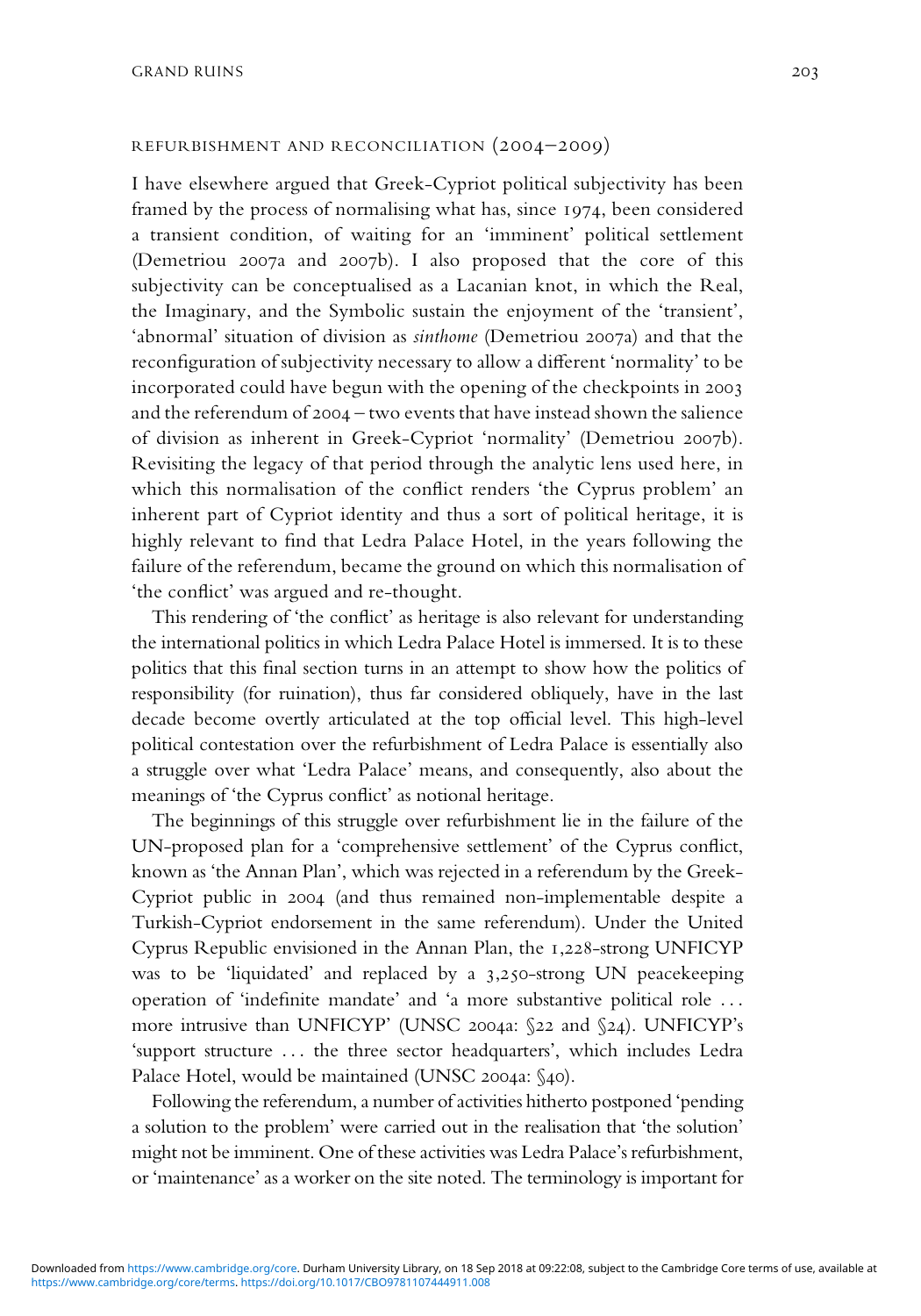it points to the political contestations within which Ledra Palace is immersed: under UNFICYP's mandate, the properties used for the facilitation of their operations in Cyprus may not be substantially altered, including refurbishment (interview with UNFICYP official, May 2008). The official's careful selection of terms (correcting me when I called it 'refurbishment') references this situation but also calls attention to the fact that the works carried out were far from the 'refurbishment' that it actually required, and to the fact that even 'refurbishment' has become politicised and subject to battles over meaning.

The rejection of the Annan Plan resulted in the renewal of UNFICYP's mandate in May 2004, together with a proposal by the Secretary-General to the Security Council to review 'UNFICYP's mandate, force levels and concept of operations ... [and to] submit recommendations on ... adjustments or restructuring' (UNSC 2004b: §18). The review was accompanied by intense political efforts to thwart what Greek-Cypriot politicians feared was a call for disbanding the force, resulting in a recommendation that the military staff of UNFICYP be cut by a third, while its political and civil affairs branches be strengthened (UNSC 2004c). During this period of strained relations between the UN and the Republic of Cyprus the occupation of Ledra Palace Hotel (by the British contingent of UNFICYP) came under increased scrutiny.

Beginning in September 2004, the U.K. High Commission on the island entered into a long process of negotiation with the authorities of the Republic regarding work on the building, which, in the Foreign Office's view 'was falling down' (FCO 2008:10). These exchanges took place within a difficult environment of strained relations between the Republic of Cyprus and several international actors who had supported the Annan Plan, including both the U.K. government and the UN. As a result it became clear to the U.K. High Commission that the Republic of Cyprus was unwilling to embark on refurbishment, and UNFICYP was asked 'to take control of solving the problem' (FCO 2008: 10). Two years later, the British Mission to the UN took the matter up in New York, urging the Secretary-General's special representative on the island to include 'some reference to health and safety in Ledra Palace' (FCO 2008: 7) in the forthcoming UNSC resolution. The preamble of the resolution described the conditions as 'unacceptable' (UNSC 2007), and a delegation of the Commonwealth Parliamentary Assembly visiting the island made representations to the Republic's government, having found 'slum-like conditions ... being endured by 600 UNFICYP peace-keeping forces ... [including] faulty lavatories that deposited sewage in the soldiers' quarters, inoperable lifts, broken air-conditioning systems, soldiers packed three to a room because of space shortages' (Carter 2007). In what the British High Commissioner described as 'the pressure [having] worked', the Republic conceded to structural improvements (FCO 2008: 3). The improvements included replacement of the roof, installation of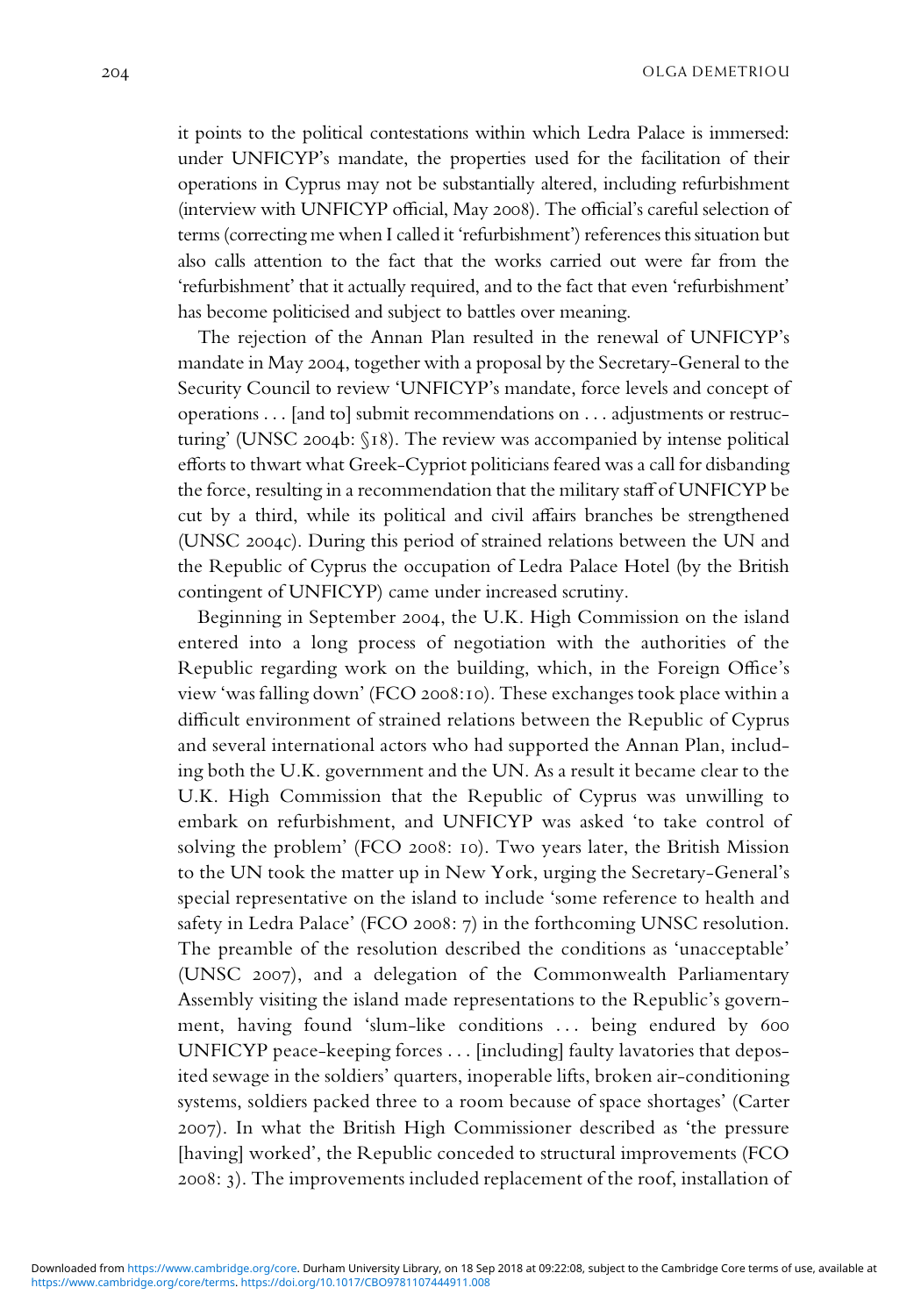Most noticeable to Cypriot visitors was the panelling over the existing wooden panels lining 'the bi-communal room'. It exemplified both the layered 'maintenance' that resulted from a rule of 'least interference' dictated by the temporary status of the Hotel's military occupancy and the presumption that when the Cyprus problem is solved the building will revert to its original owners. 'This means that refurbishing any room effectively means creating a new room inside the room', an UNFICYP official explained when informally queried on the changes noticed. These constraints in the way 'maintenance' is carried out point to yet another set of power contestations that persist in the negotiation of Ledra Palace as a space.

In effect, these negotiations rendered Ledra Palace, till then the foremost 'space of negotiation', a space itself under negotiation. In the aftermath of the referendum, it seemed that the negotiations hitherto housed at the Hotel had been sharing its slowly deteriorating condition, for which no party was willing to claim responsibility, and which required costly restoration that no one was willing to undertake. As 'the conflict' entered a new constellation of global power structures (Agathangelou 2008), the question of responsibility, so forcefully asked about past tragedies – that took place at specific points in time in a past that is no longer 'recent' (Papadakis 2005) – was now being asked about the slow, ongoing processes of ruination that normalised the maintenance of nonpeace in the present. 'Responsibility' thus became another tool for eschewing past violence by brushing over concepts hitherto associated with Ledra Palace (reunification, reconciliation, rapprochement, and bi-communalism) and foregrounding instead the spectre of the ruins created by their lack.

Many of the visitors to the site are oblivious to the refurbishment process underway, although it is generally accepted that the Hotel is in a state of collapse. The green panels installed in 2009 in the bi-communal room were hardly the focus of commentary by people who had used the room on repeated occasions apart from some who described them as an architectural faux pas, 'indicative of military style, what can you expect?' Thus, while many of the attendees to meetings have from time to time commented on Ledra Palace's 'crumbling state', ruination seems to have been accepted as part of what the Hotel, in its post-1974, UN-occupied phase stands for: a surviving relic of older, better times, that awaits the resolution of the Cyprus problem to be properly restored. During the opening of a conference on reconciliation in 2008, the keynote speaker was repeatedly interrupted by screeches coming from the bi-communal room's ceiling. Attendees, predominantly Cypriots who had attended events there before, looked at each other across the room, gestured, and burst into muffled laughter. It was clear that what we were hearing must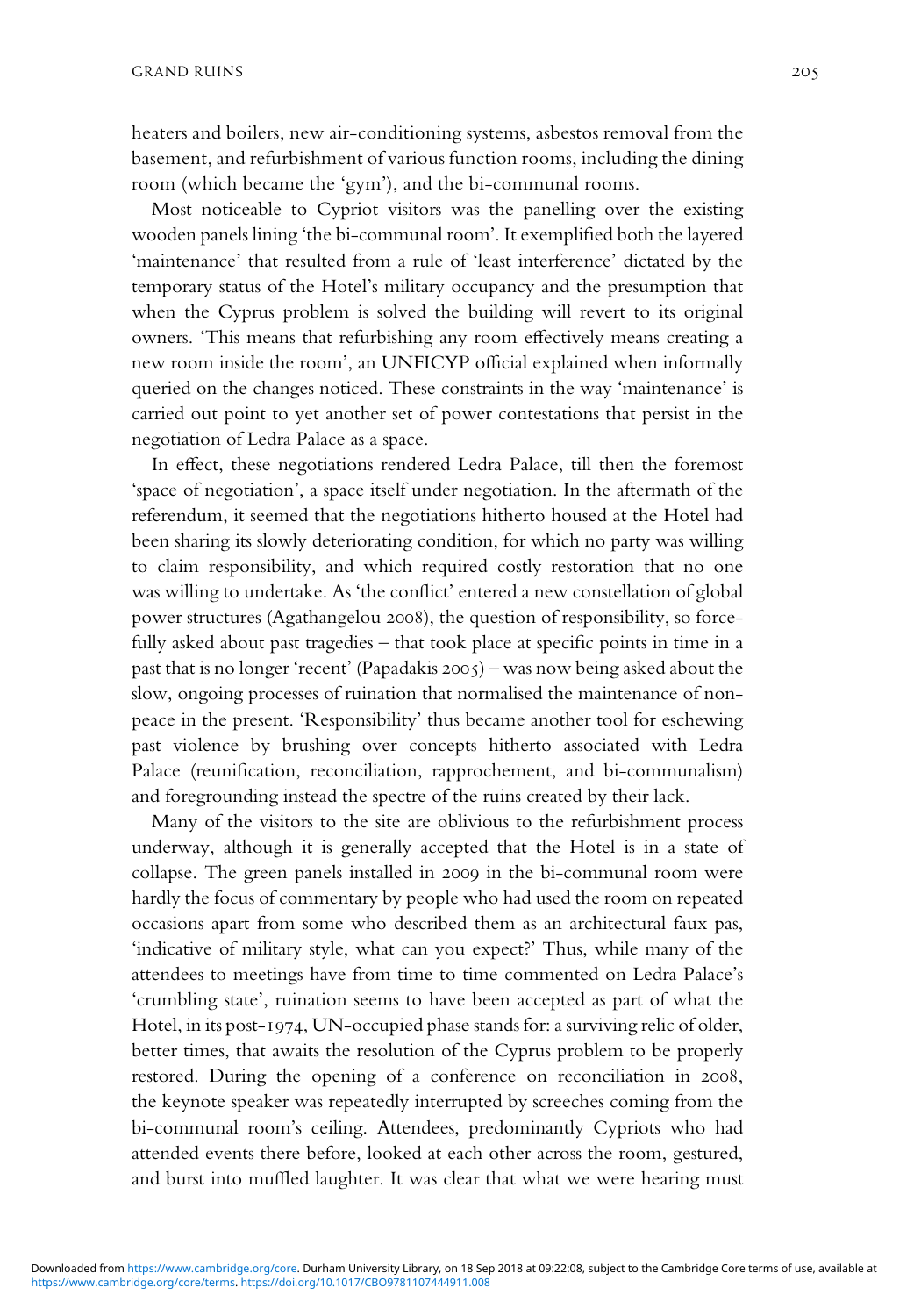have been mice, or pigeons trapped in crevices in the ceiling. This was hardly surprising – the screeches were rather a confirmation of what everyone already knew about the Hotel: that ruination had become its normal condition. In this sense, it might be suggested that the unwillingness to meaningfully engage in 'restoration' of the site might be reflective of a more general unwillingness to undo the ruination that 'the Cyprus conflict' has been mired by. And while in the case of Ledra Palace's restoration responsibility may lie with the authorities of the Republic of Cyprus, the political repair work required to render the notional heritage of 'the conflict' a thing of the past burdens both sides, and possibly much of the Cypriot population at large too.

#### POSTSCRIPT

If Ledra Palace in the 1980s and 1990s was the topos of the production of hope for a resolution to the Cyprus problem, it seems to have quickly become, especially in the aftermath of the opening of the checkpoints and the failure of the Annan Plan, the space in which the search for a solution stalled. In the displacement of a modernity symbolised by grandeur, the Hotel became the site of a post-modern morbidity as talks on rapprochement stalled and faltered. Contrasting with what the Hotel originally signified, its tedious decline is poignant: it points to the process of which it is also a material metaphor. The material aspects are as inescapable as the intangible aspects of this decline.

In recent work on the relevance of abjection in Turkish-Cypriot subjectivity, Navaro-Yashin makes the point that 'the abject is not an exteriority against which subjectivity and sociality are to be defined (challenging the order from without), but fundamentally an interiority: what is internally generative of a political system or what is intrinsic to the system in and of itself' (2009: 6). Navaro-Yashin is considering the relation between people and objects in the north of the island, objects (whether loot from houses or the barren landscape) that in an expansive, rhizomatic way carry the melancholia of conflict and the constricted political existence of Turkish-Cypriots. The point is instructive in considering Cypriot subjectivity in general but also, in particular, the tension between transience and permanence of the 'always imminent solution' that generates it. Ledra Palace, hated but inescapable, is a locus of such abjection.

One of the areas still accessible in 2012, albeit dysfunctional, was the Hotel's communal toilets, which in the last few years had fallen into disuse and which prior to 'maintenance' had been replaced by mobile units on the former flowerbeds at the side of the entrance. The contrast with the Hotel's original selling point of being the only hotel in Nicosia to feature a bathroom in every room is stark. In these toilets, which were occasionally still used in the late 2000s, the cubicle doors were broken and the toilets marked by cigarette burns and stains left over time that regular cleaning seemed unable to remove. Stuck